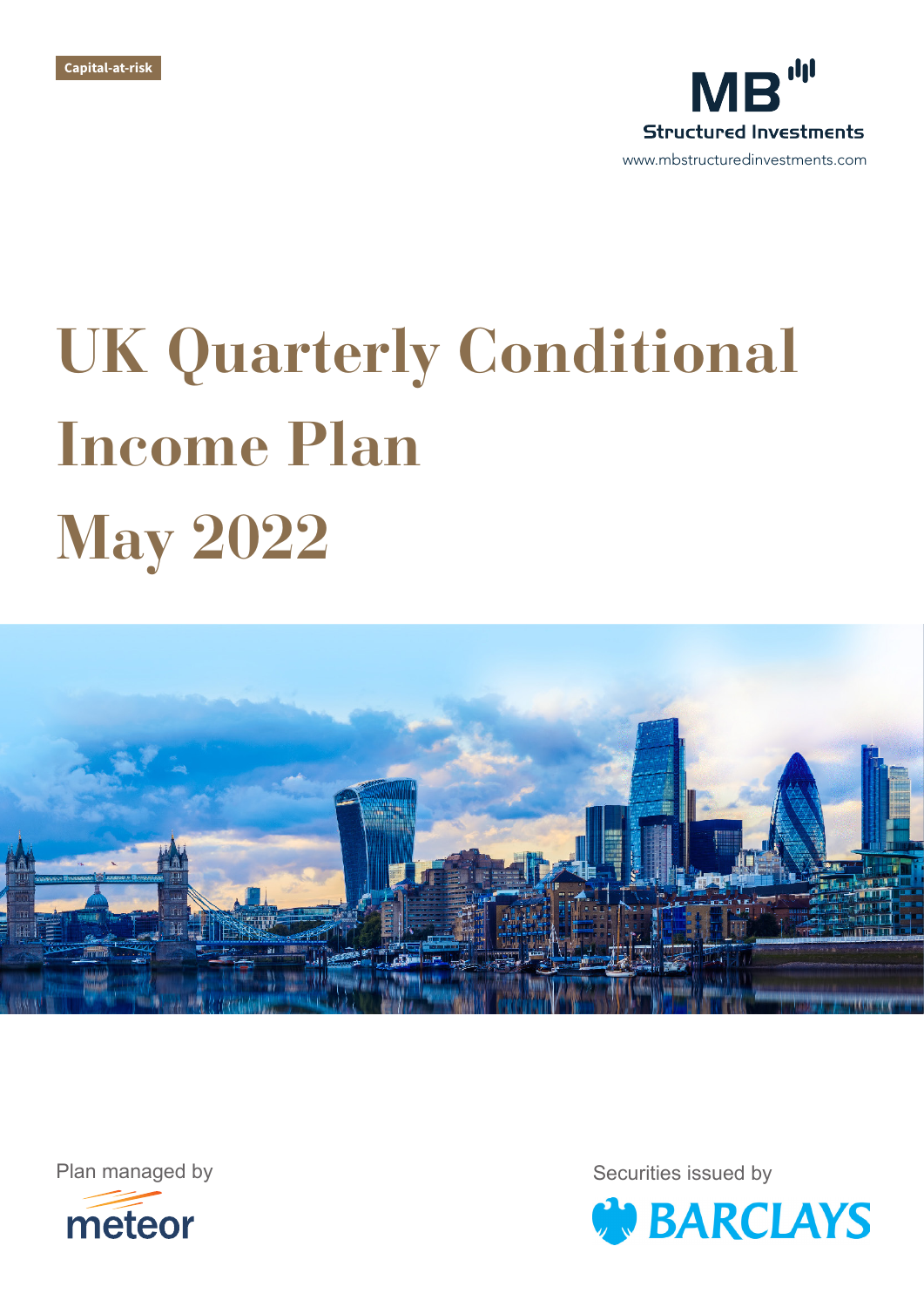## Important Information

- ▶ MB Structured Investments is a trading name of Meteor Asset Management Limited. An investment in the Plan constitutes a contractual arrangement with Meteor Asset Management Limited.
- ▶ The potential investment and capital returns from the Plan are backed by securities issued by Barclays Bank plc. In the event that Barclays fails to meet the payments due under the securities, this would not be covered by the Financial Services Compensation Scheme.
- ▶ Investing in this Plan puts your capital at risk. You may lose some, or all, of your investment.
- ▶ The Plan has been designed for a specific type of investor, as set out in this Brochure. The Plan may only be suitable for this type of investor.
- ▶ Meteor does not provide financial advice. We recommend that you take advice from a financial adviser, who will be able to help you assess whether the investment is suitable for you.
- ▶ You should conduct such independent investigation and analysis of the tax treatment of an investment as you feel appropriate, to evaluate the merits and risks of an investment in the Plan.
- The information on taxation contained in the Brochure is based on our understanding of rates of tax, current legislation, regulations and practice, which are likely to change in the future and which may be backdated.
- ▶ This Brochure has been approved and issued by Meteor Asset Management Limited as a financial promotion pursuant to S. 21 of the Financial Services and Markets Act 2000. It is for information only and does not constitute investment, legal or tax advice.
- ▶ If you have any queries about this Plan, any such query should be directed to and will be answered by the Plan Manager, Meteor Asset Management.
- $\triangleright$  The following information has not been prepared by the Issuer, or any of their respective directors, officers or agents. The Issuer makes no representation or warranty, and accepts no responsibility or liability, to any party in relation to the information provided in this Brochure.

All relevant terms are defined in the Plan Summary on page 1 or the Glossary on page 21.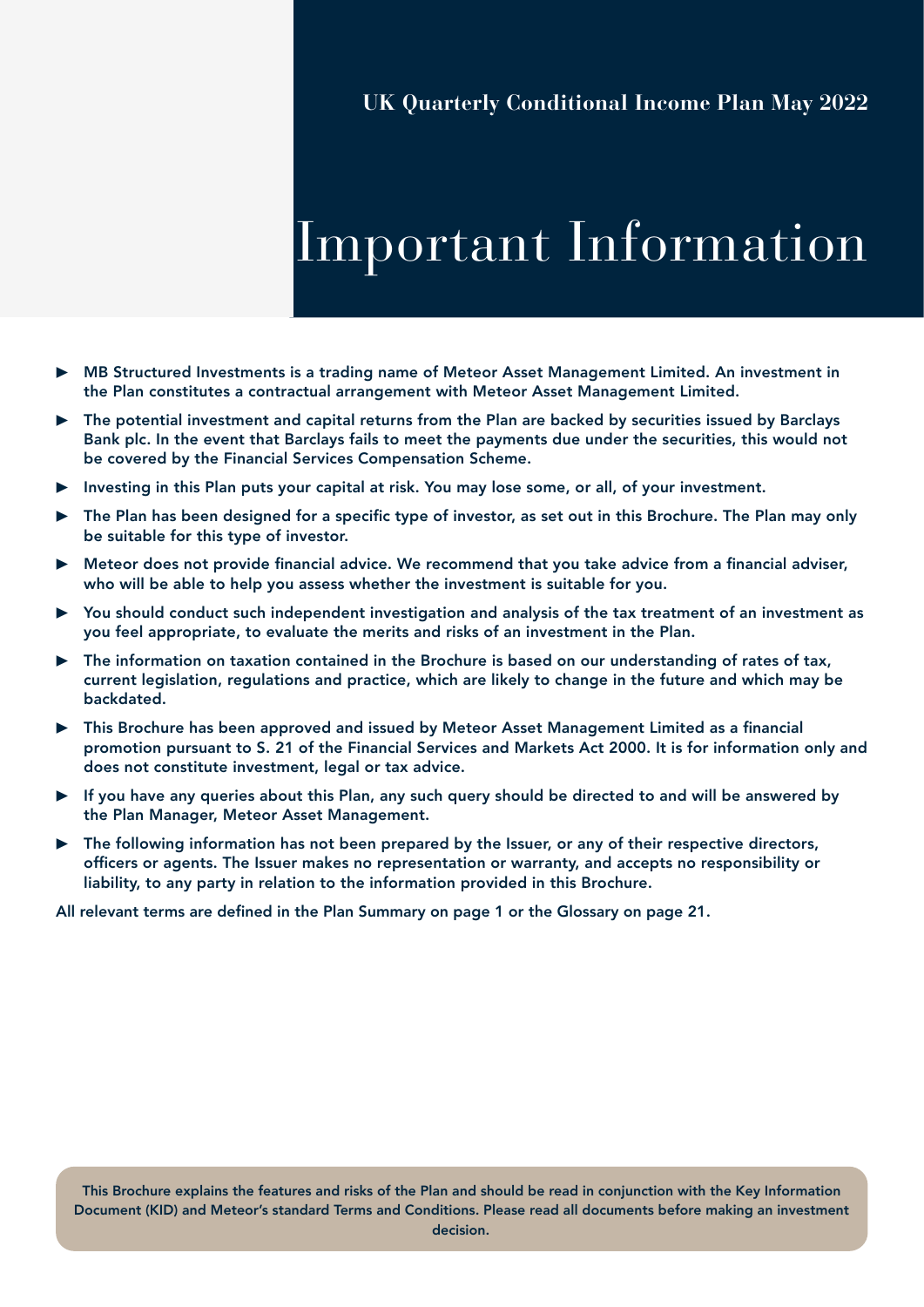## Contents

| <b>Plan Summary</b>                      | $\mathbf{1}$             |
|------------------------------------------|--------------------------|
| <b>Key Risks</b>                         | $\overline{2}$           |
| <b>Key Dates</b>                         | $\overline{2}$           |
| Is the Plan right for me?                | 3                        |
| <b>How the Plan works</b>                | $\overline{5}$           |
| <b>Income</b>                            | $\overline{\mathcal{L}}$ |
| <b>Repayment of Capital</b>              | 8                        |
| <b>The Index</b>                         | 9                        |
| <b>Selection of a counterparty</b>       | 11                       |
| <b>About Barclays Bank plc</b>           | 11                       |
| <b>About MB Structured Investments</b>   | 12                       |
| <b>About Meteor</b>                      | 12                       |
| <b>Anti-money laundering regulations</b> | 13                       |
| <b>Taxation</b>                          | 13                       |
| <b>Keeping you informed</b>              | 14                       |
| <b>Administration charges</b>            | 15                       |
| <b>Compensation Arrangements</b>         | 15                       |
| <b>Risks</b>                             | 16                       |
| <b>Frequently asked questions</b>        | 18                       |
| <b>Investing</b>                         | 20                       |
| <b>Glossary</b>                          | 21                       |
|                                          |                          |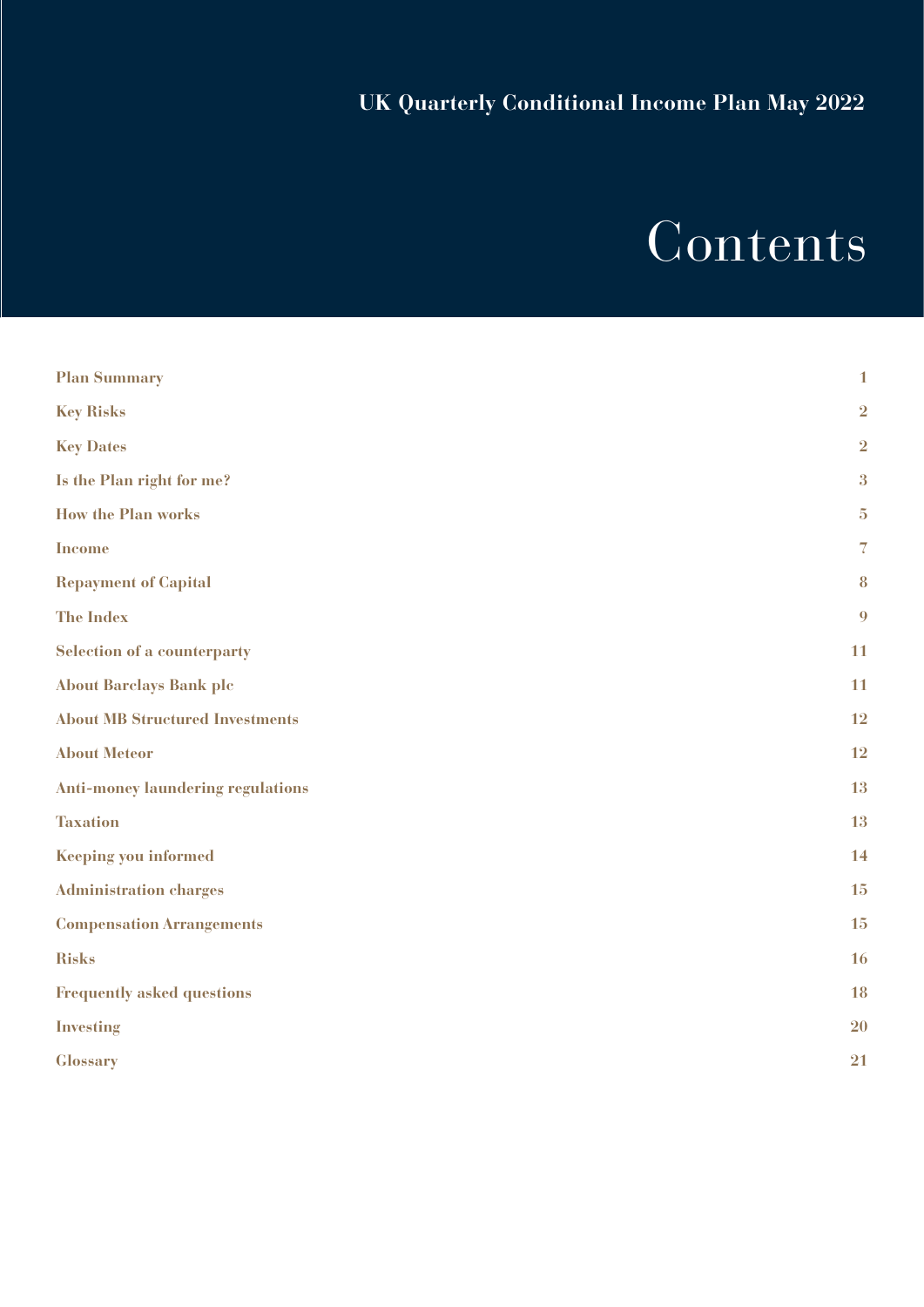### Plan Summary

| <b>Term</b>                       | A maximum six year three week investment                                                                                                                                                                                                                                                                                                                                                                                                   |                       |  |  |
|-----------------------------------|--------------------------------------------------------------------------------------------------------------------------------------------------------------------------------------------------------------------------------------------------------------------------------------------------------------------------------------------------------------------------------------------------------------------------------------------|-----------------------|--|--|
| Linked asset(s)                   | FTSE® 100 Index (the 'Index')                                                                                                                                                                                                                                                                                                                                                                                                              |                       |  |  |
| <b>Issuer</b>                     | Barclays Bank plc (the 'Counterparty')                                                                                                                                                                                                                                                                                                                                                                                                     |                       |  |  |
| <b>Plan Manager</b>               | Meteor Asset Management Limited                                                                                                                                                                                                                                                                                                                                                                                                            |                       |  |  |
| <b>Repayment of Capital</b>       | You will lose money if the Final Level of the Index is below 65% of its Opening Level. The amount of<br>your money that you would lose will be the percentage by which the Final Level of the Index is below its<br>Opening Level. In extreme circumstances you could lose all of your money. If the Final Level of the Index<br>is at least equal to 65% of its Opening Level you will get back the amount you invested.                  |                       |  |  |
| Income                            | If the Closing Level of the Index on any Quarterly Measurement Date is at least equal to 85% of its<br>Opening Level, the Plan will pay a gross income of 1.8125% for that quarter. No income will be payable<br>for a quarter if the Closing Level of the Index is below 85% of its Opening Level on the Quarterly<br>Measurement Date.                                                                                                   |                       |  |  |
|                                   | The first Quarterly Measurement Date will be on 31 August 2022, three months after the Start Date.<br>Thereafter, the performance of the Index will be measured quarterly. If the kick-out condition is met (see<br>below), income will be paid in respect of that quarter and the Plan will mature early. No further income<br>payments will then be payable.                                                                             |                       |  |  |
| Kick-out condition                | From year 1, the Plan will kick-out, i.e. mature early, if the Closing Level of the Index is equal to or above<br>its Opening Level on any Annual Measurement Date. In this event you would receive a full return of your<br>money, as well as the income due for that quarter. The first Annual Measurement Date on which an early<br>maturity could be triggered will be on 31 May 2023, one year after the Start Date.                  |                       |  |  |
| <b>Tax treatment</b>              | It is our understanding that any income payments from a direct investment by individuals or Trusts into<br>this Plan is expected to be subject to Income Tax.                                                                                                                                                                                                                                                                              |                       |  |  |
| Available for<br>investment       | Subject to a minimum investment of £5,000, the Plan is available for investment:<br>by individual or joint applications;<br>as 2022/23 tax year stocks and shares ISAs;<br>as ISA transfers;<br>by pension schemes; or<br>by trustees, companies and partnerships.<br>This Plan is available to residents of the United Kingdom only.                                                                                                      |                       |  |  |
| <b>Securities</b>                 | The Securities purchased will be Notes issued by Barclays Bank plc. These Securities can be viewed in a<br>similar way to a loan to the Issuer, which is in turn linked to the performance of the Index.                                                                                                                                                                                                                                   |                       |  |  |
| <b>ISIN</b>                       | XS2370376340<br>Listing                                                                                                                                                                                                                                                                                                                                                                                                                    | London Stock Exchange |  |  |
| <b>Base Prospectus</b>            | You can obtain a copy of the Base Prospectus relating to the Securities and any further information about the<br>Plan on request or by visiting our website at www.mbstructuredinvestments.com.                                                                                                                                                                                                                                            |                       |  |  |
| <b>Meteor distribution</b><br>fee | We will receive a distribution fee of up to 1.50% This fee may vary during the product offering period but<br>is correct as at the date of this brochure. We will use our fee to cover the costs of:<br>preparing the Plan literature and information;<br>marketing the Plan;<br>administration of the Plan throughout the term; and<br>payments to introducers, where applicable.<br>This fee will not be used to remunerate any adviser. |                       |  |  |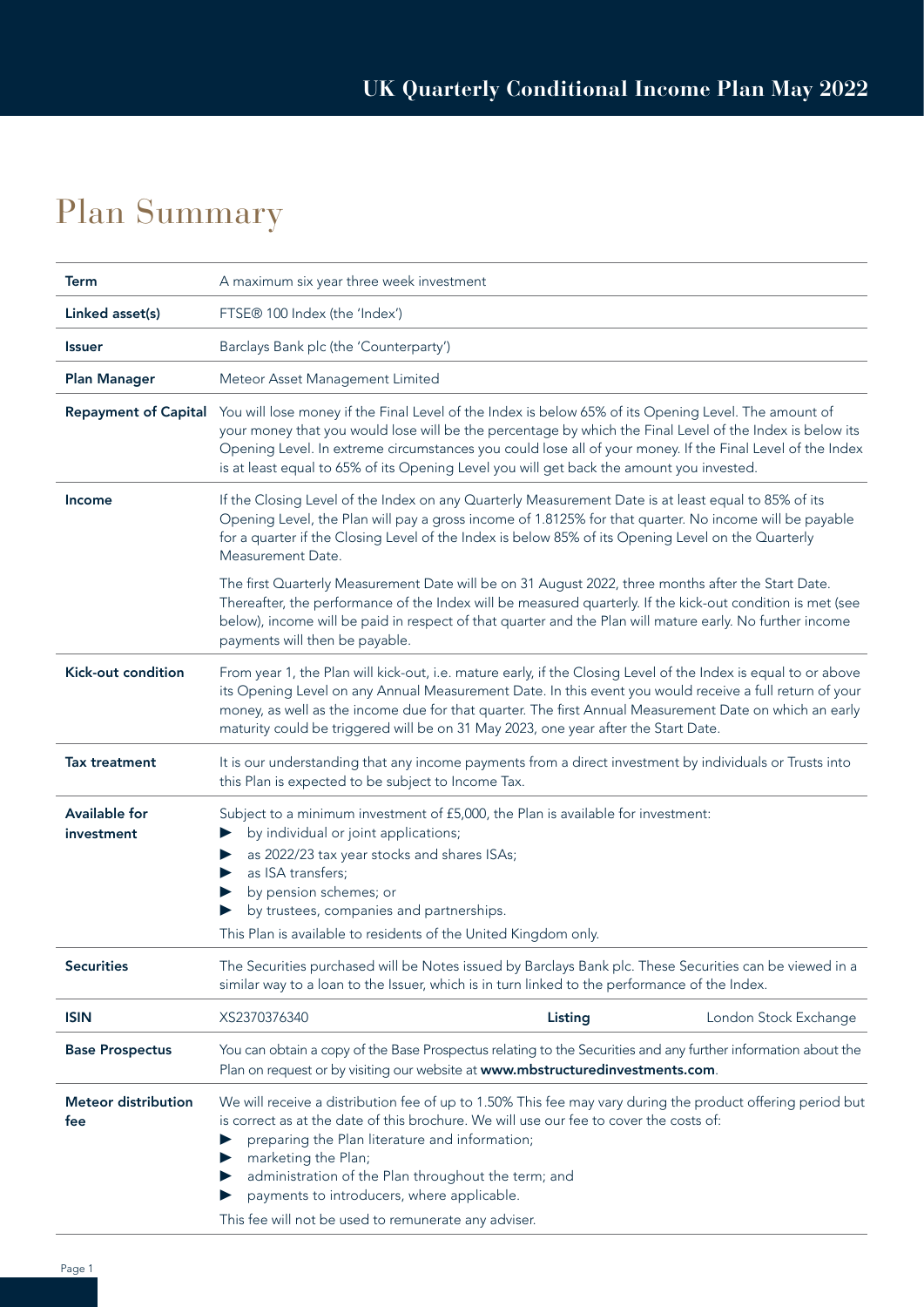### Key Risks

Access to capital

- In normal market conditions, it is expected that Barclays Bank plc (the Calculation Agent of the Securities) will provide pricing of the Securities for investors who need access to their capital before the Maturity Date. However, there is no guarantee that the Calculation Agent will provide pricing or that you will be able to redeem any investment before the Maturity Date, as the decision about whether market conditions are normal will be taken by the Calculation Agent (see Liquidity risks).
- If you need to encash the investment before maturity, and the Securities are able to be sold, their value will depend on a number of factors including current market conditions and you may receive significantly less than the money you invested. You will also have to pay an administration charge.

#### Counterparty risk

- The Issuer will be responsible for the payment to us of any return of capital and any income payments due from the Securities.
- It is possible that the Issuer could collapse or fail to make the payments due. If this happened you would lose some, or all, of your original investment, as well as any income payments to which you might otherwise have become entitled.
- The actual and perceived ability of the Issuer to meet its obligations may affect the market value of an investment over the term.
- In the event that the Issuer fails to meet its obligations to pay the amounts due from the Securities, you will not be entitled to compensation from the Financial Services Compensation Scheme ('FSCS').

#### Risk to capital and income payments

- This is a capital-at-risk product and you could lose some, or all, of the money you invest in the Plan.
- The amount you will get back is based on the Index. If the Final Level of the Index is less than 65% of its Opening Level, you will lose money and the amount you lose will be at least 35% of the amount invested, due to the nature of the capital protection barrier.
- It is possible that you will not receive any income payments.
- Any income payments may be less than the amount you would have received by investing directly in the Index.

#### The risks associated with this Plan are not limited to those listed above, but these are the key risks. Further risks are outlined on pages 16 & 17, 'Risks'.

### Key Dates

| <b>Closing Date for Plan</b><br>subscriptions | <b>ISA</b> transfers<br>Subscriptions by cheque or bank transfers                                                                                                                                                                                                                                                                                                                                           | 13 May 2022<br>27 May 2022 |             |  |  |
|-----------------------------------------------|-------------------------------------------------------------------------------------------------------------------------------------------------------------------------------------------------------------------------------------------------------------------------------------------------------------------------------------------------------------------------------------------------------------|----------------------------|-------------|--|--|
| <b>Start Date</b>                             | 31 May 2022                                                                                                                                                                                                                                                                                                                                                                                                 |                            |             |  |  |
| <b>Opening Level</b>                          | Closing Level of the Index on<br>31 May 2022                                                                                                                                                                                                                                                                                                                                                                |                            |             |  |  |
| <b>Dates</b>                                  | The performance of the Index will be measured quarterly on the last day of August, November, February and<br>May each year. If the Quarterly Measurement Date falls on a non-Business Day, the performance of the Index<br>will be measured on the next Business Day. The first Quarterly Measurement Date will be on 31 August 2022,<br><b>Quarterly Measurement</b><br>three months after the Start Date. |                            |             |  |  |
|                                               | The first Quarterly Measurement Date on which an early maturity could be triggered will be on 31 May 2023.<br>Income payments due will be made up to 15 Business Days after a Quarterly Measurement Date.                                                                                                                                                                                                   |                            |             |  |  |
| <b>Annual Measurement</b><br><b>Dates</b>     | 31 May 2023<br>31 May 2024                                                                                                                                                                                                                                                                                                                                                                                  | 2 June 2025<br>1 June 2026 | 1.June 2027 |  |  |
| <b>Final Measurement</b><br>Date              | 31 May 2028                                                                                                                                                                                                                                                                                                                                                                                                 |                            |             |  |  |
| <b>Final Level</b>                            | Closing Level of the Index on                                                                                                                                                                                                                                                                                                                                                                               |                            | 31 May 2028 |  |  |
| <b>Maturity Date</b>                          | 21 June 2028                                                                                                                                                                                                                                                                                                                                                                                                |                            |             |  |  |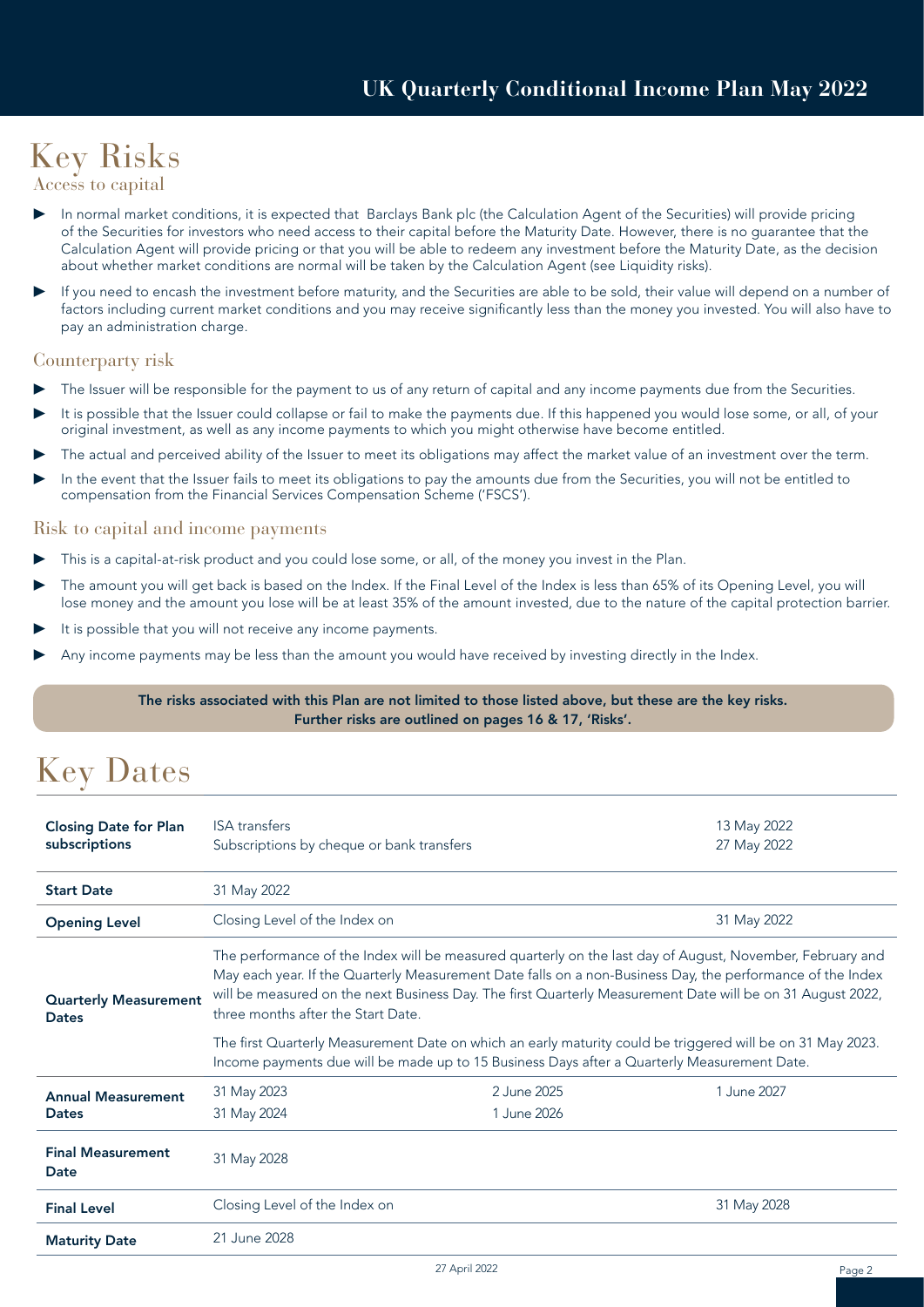### Is the Plan right for me?

It's important to us that investors understand how the Plan works and are satisfied that it will help them to meet their investment objectives. We know that this Plan won't be right for everyone, and we have designed it to meet the investment objectives of investors with certain investment characteristics, which we call our 'target market'.

We cannot advise you if it meets your specific needs and requirements, or if you fall within our target market, and we recommend that you take financial advice from a financial adviser, who will be able to help you assess your investment objectives and advise you whether the Plan is suitable for you.

It can be difficult to categorise people's knowledge and understanding, but to help us make sure that this Plan could meet your needs we have set out below various attributes of different types of investors.

| <b>Basic</b>    | Investors having the following characteristics:                                                                                                                                                                                                                                        |
|-----------------|----------------------------------------------------------------------------------------------------------------------------------------------------------------------------------------------------------------------------------------------------------------------------------------|
|                 | Basic knowledge of relevant financial instruments - a basic investor can make an informed<br>$\blacktriangleright$<br>investment decision based on the regulated and authorised documentation or with the help of basic<br>information provided.                                       |
|                 | No financial industry experience, i.e. suited to a first time investor.<br>$\blacktriangleright$                                                                                                                                                                                       |
| <b>Informed</b> | Investors having one, or more, of the following characteristics:                                                                                                                                                                                                                       |
|                 | Average knowledge of relevant financial products - an informed investor can make an informed<br>▶<br>investment decision based on the regulated and authorised documentation, together with<br>knowledge and understanding of the specific factors/risks highlighted within them only. |
|                 | Some financial industry experience.                                                                                                                                                                                                                                                    |
| <b>Advanced</b> | Investors having one, or more, of the following characteristics:                                                                                                                                                                                                                       |
|                 | A good knowledge of relevant financial products and transactions.                                                                                                                                                                                                                      |
|                 | Financial industry experience or accompanied by professional investment advice or included in a<br>discretionary portfolio service.                                                                                                                                                    |
|                 |                                                                                                                                                                                                                                                                                        |

If you are not taking financial advice as part of the application process, we will ask you which category best describes you. If you have taken advice we will treat you as an 'Advanced Investor', unless you indicate differently on the Application Form.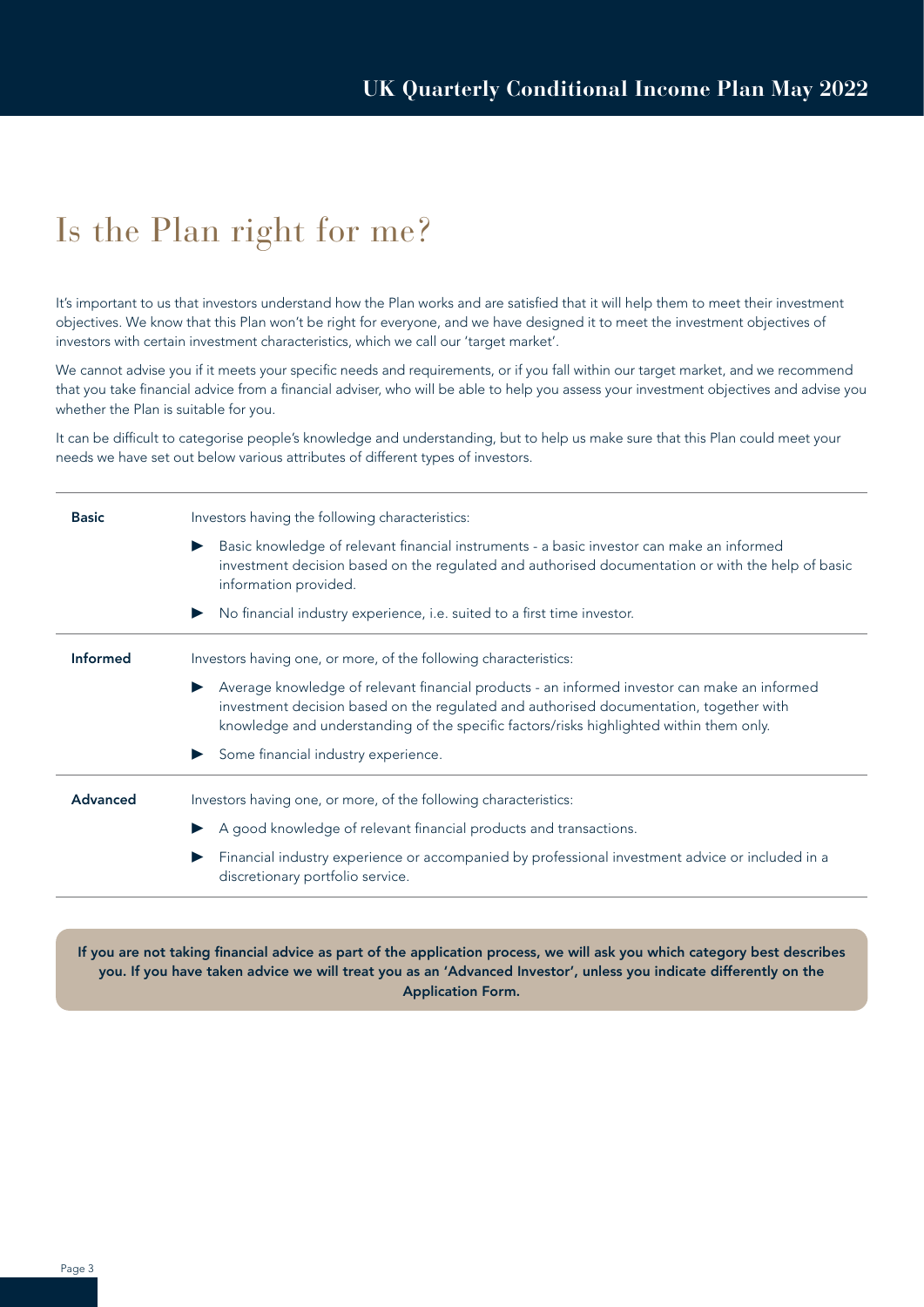### Is the Plan right for me? - continued

To assist your decision making process, we have set out below the characteristics of a typical investor within the target market for this Plan. This is for guidance only and we recommend that you speak to a financial adviser, who will be able to assess your investment objectives and advise you whether the Plan is suitable for you.

**A typical investor who invests in this Plan will:**

- $\checkmark$  Be either an Informed or Advanced Investor, with appropriate knowledge and experience of equity-based investments;
- Like investments that provide known returns based on pre-determined market outcomes;
- ü Want the potential to secure an investment return above that available from a deposit-based investment and acknowledge and accept the Summary Risk Indicator set out in the Key Information Document (KID);
- $\checkmark$  Be willing and able to tie up their money for the term of the Plan for the objective of producing income;
- $\checkmark$  Accept that they could lose money, and be able to afford to do so;
- ü Understand that in the event of a loss that this loss would be at least 35% of the money they put into the Plan and could be considerably more, and in extreme circumstances they could lose all of their money;
- Know that the level of the Index can fall but do not expect the fall to be more than 35% of its Opening Level at the Final Measurement Date;
- Appreciate the importance of having a spread of investments to reduce concentration risk;
- Know and accept that inflation reduces the real value of money and what it can buy;
- Understand that equity markets are affected by economic and political events nationally and globally;
- $\checkmark$  Accept that if the Counterparty defaults that they could lose all their money and any income, and that they would not have any recourse to the FSCS.

**An investor will not meet the target market criteria if:**

- \* They do not understand how this investment works;
- \* They are unable, or unwilling, to accept the risks associated with this Plan, including the loss of their money;
- **\*** The Plan does not meet their investment objectives.

The information provided on this page is not investment advice or an investment recommendation. It is designed to provide some guidance as to the possible future risks and rewards of this Plan. We have not taken individual client circumstances into consideration when producing this information and recommend that you consult your financial adviser on whether this investment is appropriate for you.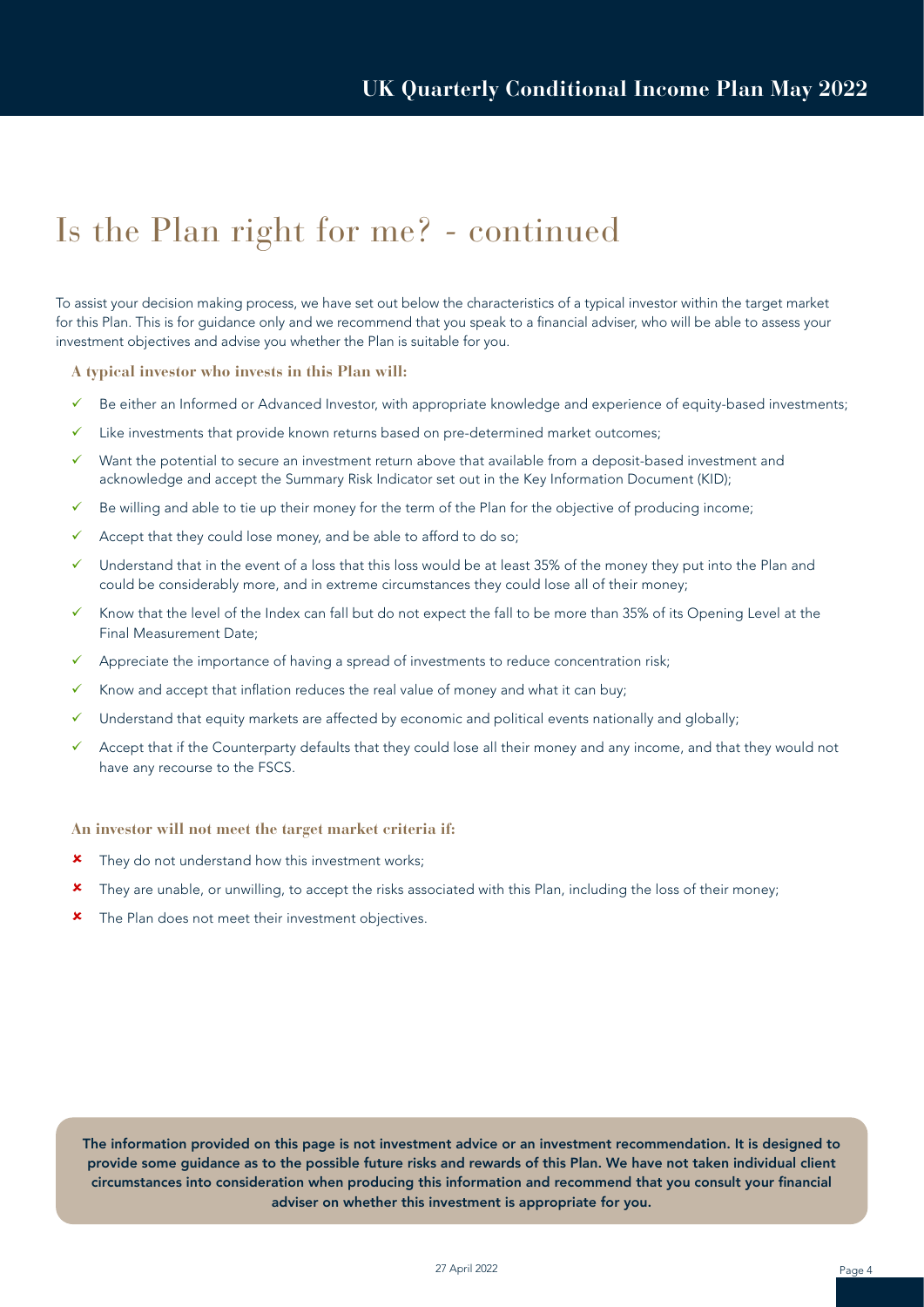### How the Plan works

An investment in the Plan constitutes a contractual arrangement with Meteor Asset Management Limited. We will use your money to acquire Securities, on your behalf, which are designed to have the characteristics required to achieve the investment objectives of the Plan.

The Securities purchased will be Notes issued by Barclays Bank plc. These Securities can be viewed in a similar way to a loan to the Issuer, which is in turn linked to the performance of the Index.

The return of any capital from the Plan is linked to the performance of the FTSE 100 Index. The income payments and return of any capital are dependent on the ability of the Issuer to make the payments due from the Securities.

The Plan offers the potential for an enhanced return on your investment compared to the actual performance of the Index. Although neither the Plan nor the Securities tracks the Index directly, their performance will affect any capital return and income payments. You need to understand that this will be impacted by a number of factors.

On any Annual Measurement Date from year 1, the Plan may mature early, paying you the income payment for that quarter and a return of the amount you invested. This is explained on page 7, 'Income'.

We have designed the Plan to try to limit the potential for a reduction in your capital should the Index fall. However, risk has not been eliminated and your capital is at risk. This is explained on page 8, 'Repayment of Capital'. Further information on capital at risk products can be found on our website at www.mbstructuredinvestments.com.

The trade-off for the possible enhanced return and limiting the possibility of capital loss is that if the Index were to increase by more than the potential payments, you would not benefit from any such increase in excess of any investment payments provided by the Plan.

In addition, you should also understand that you will not be entitled to receive the dividends normally payable if you had invested directly in the shares of the companies that make up the Index.

If the Plan is oversubscribed we may not be able to accept your application; should this happen we would notify you of this and ask for your instructions.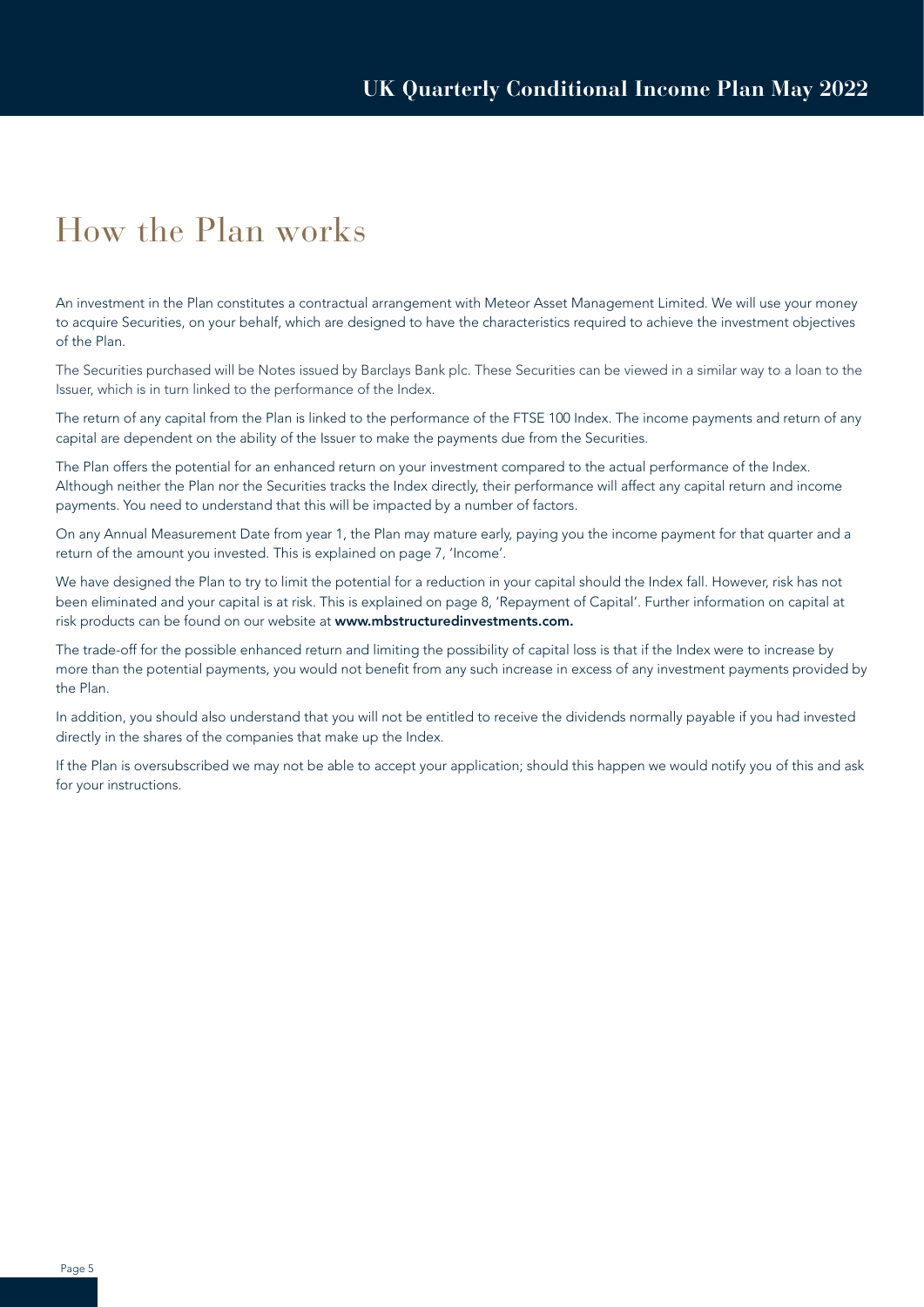### How the Plan works - continued

#### Factors that could influence the returns payable

When investing in this Plan you must bear in mind that the risk to your capital and any income payable will be affected by a number of factors that shape how equity markets work. These can be wide ranging, and include events such as natural disasters and wars, through to political uncertainty and general economic changes, either here in the UK or on a more global basis.

Below is a list of the type of issues that can affect your investment:

- ▶ How well, or badly, the UK economy is performing;
- ▶ Global economic conditions and how they impact the UK;
- ▶ Political instability or uncertainty which can make markets nervous and share prices fall;
- ▶ Impact of natural disasters the commercial impact of which can be to stop trade and cause share prices to fall;
- War/civil unrest/conflict;
- The supply and price of natural resources.

It is impossible to accurately quantify the effect any of these issues would have, either in isolation or in combination, on your capital and any income payable under the Plan.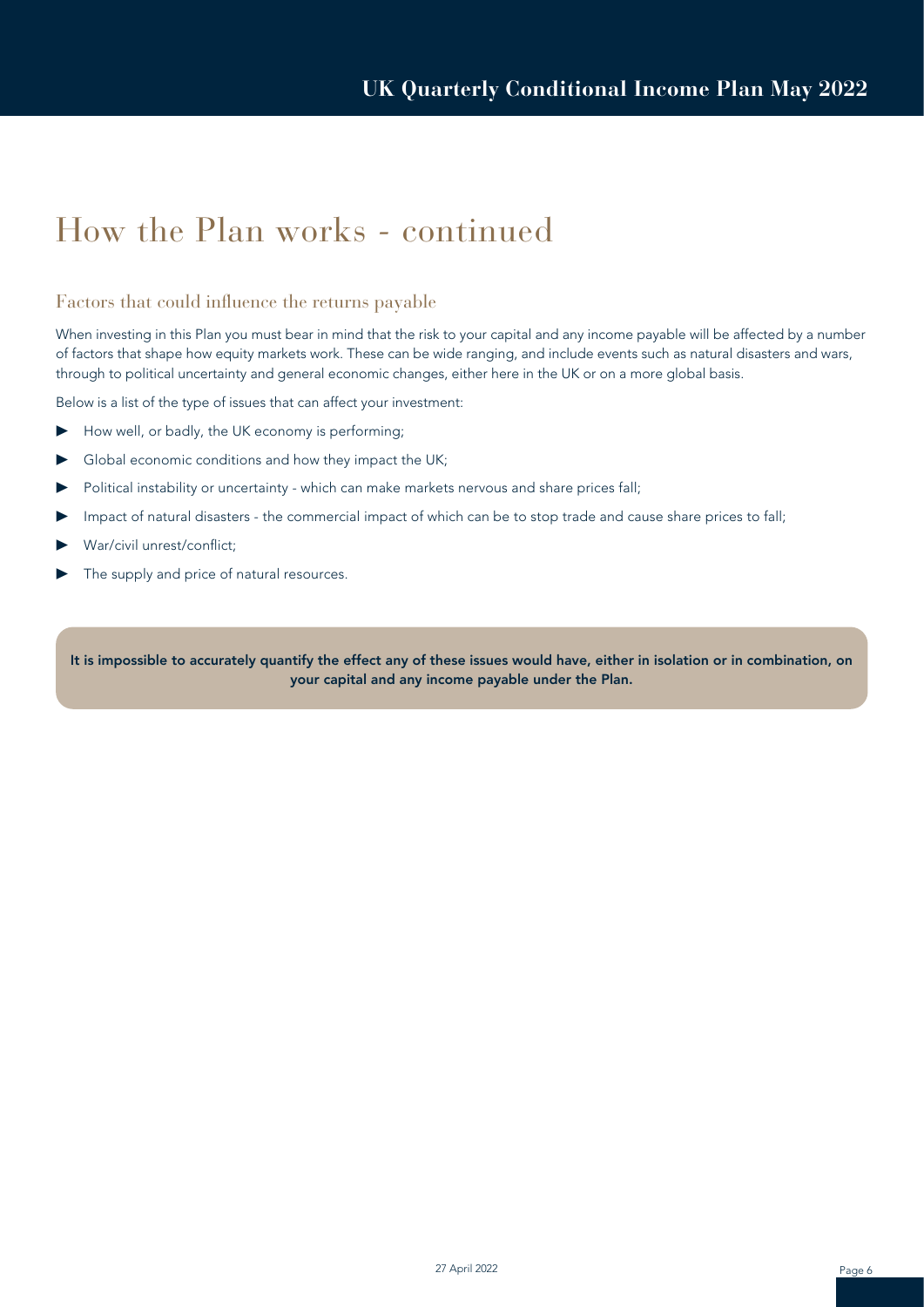### Income

#### How the income is calculated

Any income payable from the Plan is linked to the performance of the Index. The Opening Level of the Index will be its Closing Level on 31 May 2022.

We will compare the Opening Level of the Index with its Closing Level on each Quarterly Measurement Date to determine if any income is payable for that quarter.

It is possible that income might not be payable in respect of some, or all, quarters and the Plan might not pay any income at all.

The Plan will pay a gross income of 1.8125% for a quarter if the Closing Level of the Index is at least 85% of its Opening Level on the relevant Quarterly Measurement Date. No income will be paid for a quarter if the Closing Level of the Index is below 85% of its Opening Level on the relevant Quarterly Measurement Date.

If the Plan runs for its full investment term, an income payment will be paid in respect of the final quarter if the Final Level of the Index is at least 85% of its Opening Level.

The Plan could kick out from year 1, or on any subsequent Annual Measurement Date. This will occur if the Closing Level of the Index is equal to or above its Opening Level on an Annual Measurement Date. In this event, the income for that quarter will be paid but no further income payments will be payable thereafter.

If the Closing Level of the Index on an Annual Measurement Date is less than its Opening Level, the Plan will remain in force.

Income payments due will be made up to 15 business days after a Quarterly Measurement Date. In all cases, any income payments will be made by bank transfer directly into your nominated bank account.

| <b>Quarterly Measurement Dates 1 to 3</b>                                                                  |                                                                                                                                                                                              |  |  |  |  |
|------------------------------------------------------------------------------------------------------------|----------------------------------------------------------------------------------------------------------------------------------------------------------------------------------------------|--|--|--|--|
| On a Quarterly Measurement Date, is the Closing Level of                                                   | The Plan provides an income payment of 1.8125% for<br>Yes<br>that quarter and will remain in force.                                                                                          |  |  |  |  |
| the Index at least equal to 85% of its Opening Level?                                                      | The Plan provides no income payment for that quarter<br><b>No</b><br>and will remain in force.                                                                                               |  |  |  |  |
| <b>Quarterly Measurement Dates 4 to 23</b>                                                                 |                                                                                                                                                                                              |  |  |  |  |
| On a Quarterly Measurement Date, is the Closing Level of<br>the Index at least equal to its Opening Level? | The Plan provides an income payment of 1.8125% for<br><b>Yes</b><br>that quarter and if the Quarterly Measurement date is<br><b>NO</b><br>also an Annual Measurement Date will mature early. |  |  |  |  |
| On a Quarterly Measurement Date, is the Closing Level of                                                   | The Plan provides an income payment of 1.8125% for<br><b>Yes</b><br>that quarter and will remain in force.                                                                                   |  |  |  |  |
| the Index at least equal to 85% of its Opening Level?                                                      | The Plan provides no income payment for that quarter<br><b>No</b><br>and will remain in force.                                                                                               |  |  |  |  |
| <b>Quarterly Measurement Date 24 (Final Measurement Date)</b>                                              |                                                                                                                                                                                              |  |  |  |  |
| Is the Final Level of the Index at least equal to 85% of its                                               | The Plan provides an income payment of 1.8125% for<br><b>Yes</b><br>quarter 24 and matures.                                                                                                  |  |  |  |  |
| Opening Level?                                                                                             | The Plan provides no income payment for quarter 24<br>No<br>and matures.                                                                                                                     |  |  |  |  |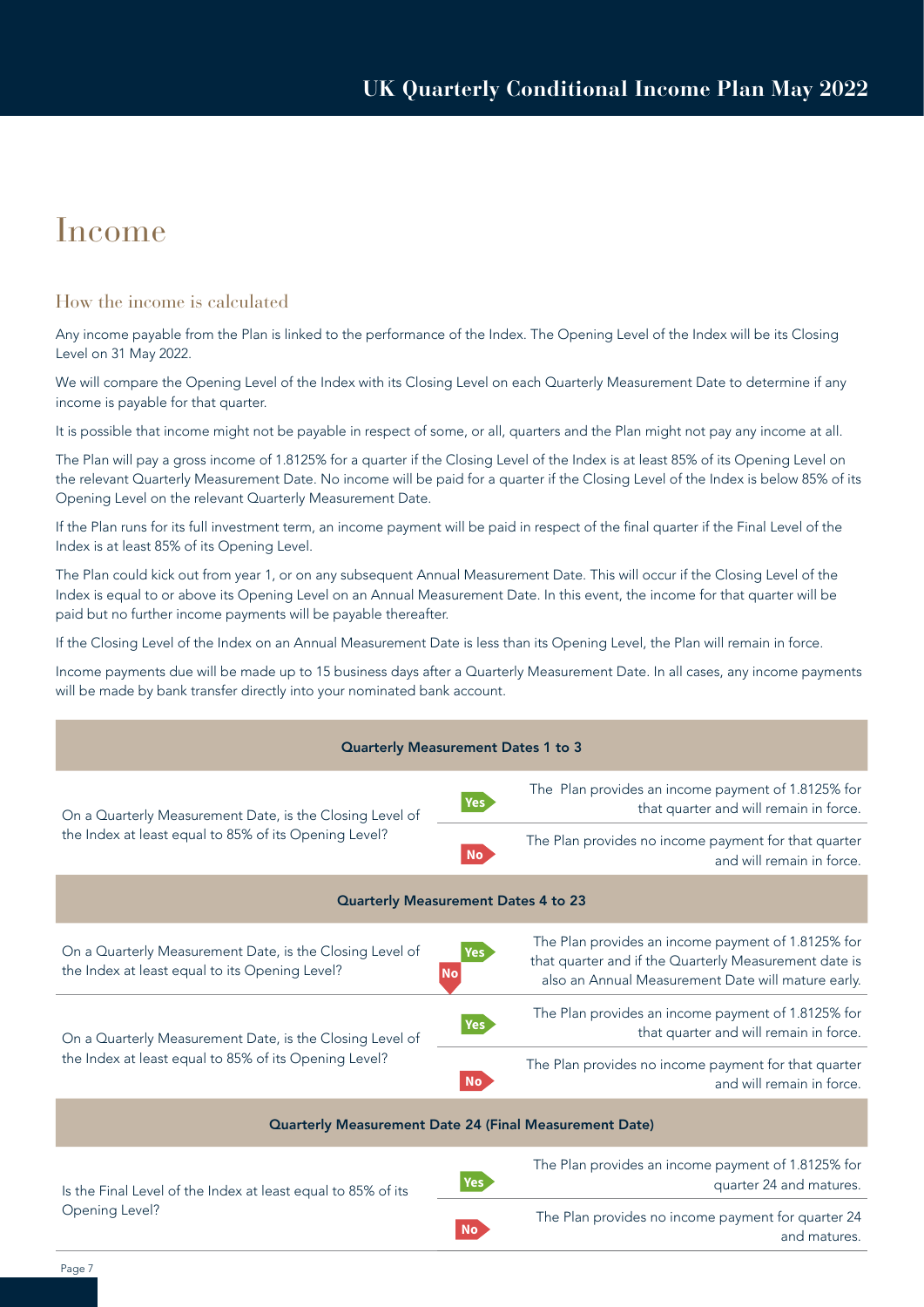### Repayment of Capital

#### How capital return is calculated

If the Plan matures early at any Annual Measurement Date, the money you invested will be repaid in full.

If the Plan does not mature early, the return of your money at the Maturity Date will be based on the performance of the Index and may not be returned in full.

You will lose money if the Final Level of the Index is below 65% of its Opening Level.

The amount of money that you would lose will be the percentage by which the Final Level of the Index is below its Opening Level. In extreme circumstances you could lose all of your money. Due to the nature of the capital protection barrier, in cases of capital loss, the capital loss would be at least 35% of the money you invested.

The actual amount you would lose will depend on how prevailing market conditions have affected the level of the Index.

For example, if you invested £10,000 and the Final Level of the Index is 70% below its Opening Level, you will receive only £3,000 of the money you invested in the Plan.

If the Final Level of the Index is at least equal to 65% of its Opening Level, you will receive a full return of the money you invested.

The table below gives examples of the return of capital at maturity, based on a range of movements in the Index.

The table does not give predictions of what we believe you might receive. It is designed to illustrate how the return of the money you invest in the Plan is calculated. You should be aware that you could lose all of your money.

|                       | Repayment of capital on example amounts invested |         |         |         |         |
|-----------------------|--------------------------------------------------|---------|---------|---------|---------|
| <b>Index Movement</b> | £10,000                                          | £15,000 | £20,000 | £25,000 | £50,000 |
| $-10%$                | £10,000                                          | £15,000 | £20,000 | £25,000 | £50,000 |
| $-20%$                | £10,000                                          | £15,000 | £20,000 | £25,000 | £50,000 |
| $-30%$                | £10,000                                          | £15,000 | £20,000 | £25,000 | £50,000 |
| $-35%$                | £10,000                                          | £15,000 | £20,000 | £25,000 | £50,000 |
| $-40%$                | £6,000                                           | £9,000  | £12,000 | £15,000 | £30,000 |
| $-50%$                | £5,000                                           | £7,500  | £10,000 | £12,500 | £25,000 |
| $-60%$                | £4,000                                           | £6,000  | £8,000  | £10,000 | £20,000 |
| $-70%$                | £3,000                                           | £4,500  | £6,000  | £7,500  | £15,000 |
| $-80%$                | £2,000                                           | £3,000  | £4,000  | £5,000  | £10,000 |
| $-90%$                | £1,000                                           | £1,500  | £2,000  | £2,500  | £5,000  |
| $-100%$               | £0                                               | £0      | £0      | £0      | £0      |

#### **Return of your money based on the % by which the Final Level of the Index is below its Opening Level.**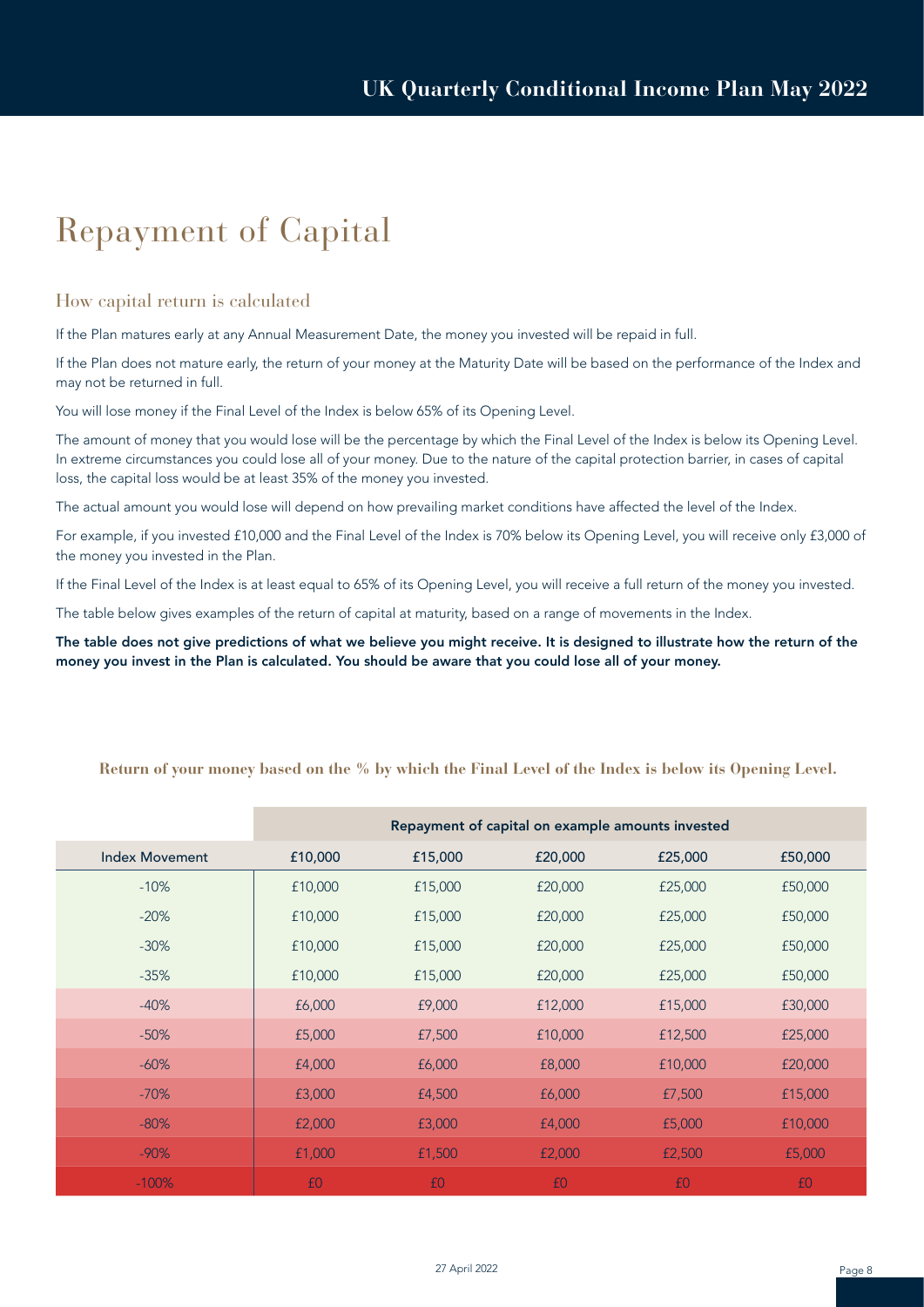### The Index

There are many indices established by different organisations, all of which are designed to convey to the world how different markets are performing. The returns under this Plan are dependent on the performance of the FTSE 100 Index.

- The FTSE 100 Index is made up of the top 100 UK listed companies by market capitalisation that operate across the whole marketplace, including banking, oil, pharmaceuticals, mining and retail. It currently includes companies such as BP, Tesco and GlaxoSmithKline.
- The FTSE 100 Index is based on market capitalisation and is a capital value only index, i.e., it does not make any allowance for the reinvestment of dividends.

It is important to remember that the value of stockmarket investments, such as shares and indices, can, and do, fall as well as rise. This can be clearly seen in the graph overleaf. To help put these fluctuations in context, we have highlighted some global events that have affected the Index.

The graph shows the movements in the Index since January 1984, the earliest date where data for the Index is available. You must remember that past performance should not be used as an indicator of future results. The results shown might have been achieved during investment conditions that are highly unlikely to be repeated.

At the date of this Brochure, the level of the FTSE 100 Index was around 7400. If the Index maintained this level at the Start Date, the Final Level of the Index would need to be lower than 4810 to trigger a capital loss at maturity.

At the Start Date, the level of the Index will have changed and could be higher or lower and, consequently, the level at which capital loss would be triggered will also change. We will inform you of the Opening Level of the Index and the level to which the Index will have to fall to cause a loss when we confirm the purchase of the Securities, shortly after the Start Date.

Index Disclaimer: The Plan is not in any way sponsored, endorsed, sold or promoted by the relevant Index provider(s). Please see the Terms and Conditions of the Plan for full details.

#### Business Disruption, Market Disruption and Adjustment Events

A number of events relating to the Index, such as market disruption events, disruption modification or cancellation of any relevant Index, or change in laws or regulations, give the Calculation Agent, at its commercially reasonable discretion, the right to determine whether any adjustment to the Terms and Conditions of the Plan is required. Any such adjustment may affect the amount of income payments payable from the Plan. These adjustments may include, but are not limited to:

- adjustments to the Opening Level and/or Final Level;
- postponing the dates on which the Opening Level and Final Level are observed;
- substitution of the relevant Index; and
- early termination of the Plan.

As soon as practical, we will advise you of any adjustment to be made to the Terms and Conditions of the Plan.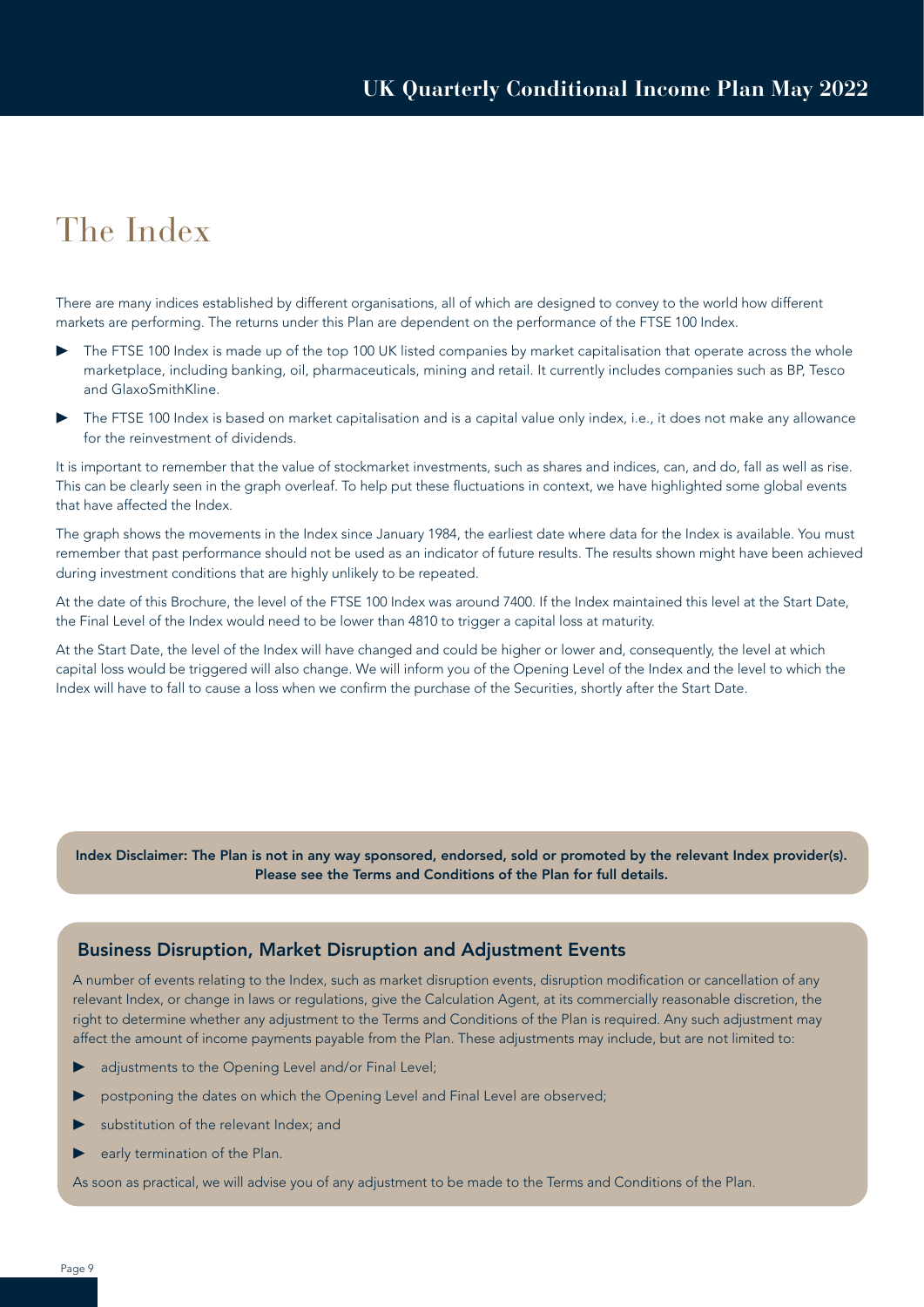

### The Index - continued

Past performance is not a reliable indicator of future performance and should not be used to assess the future returns or risks associated with this Plan.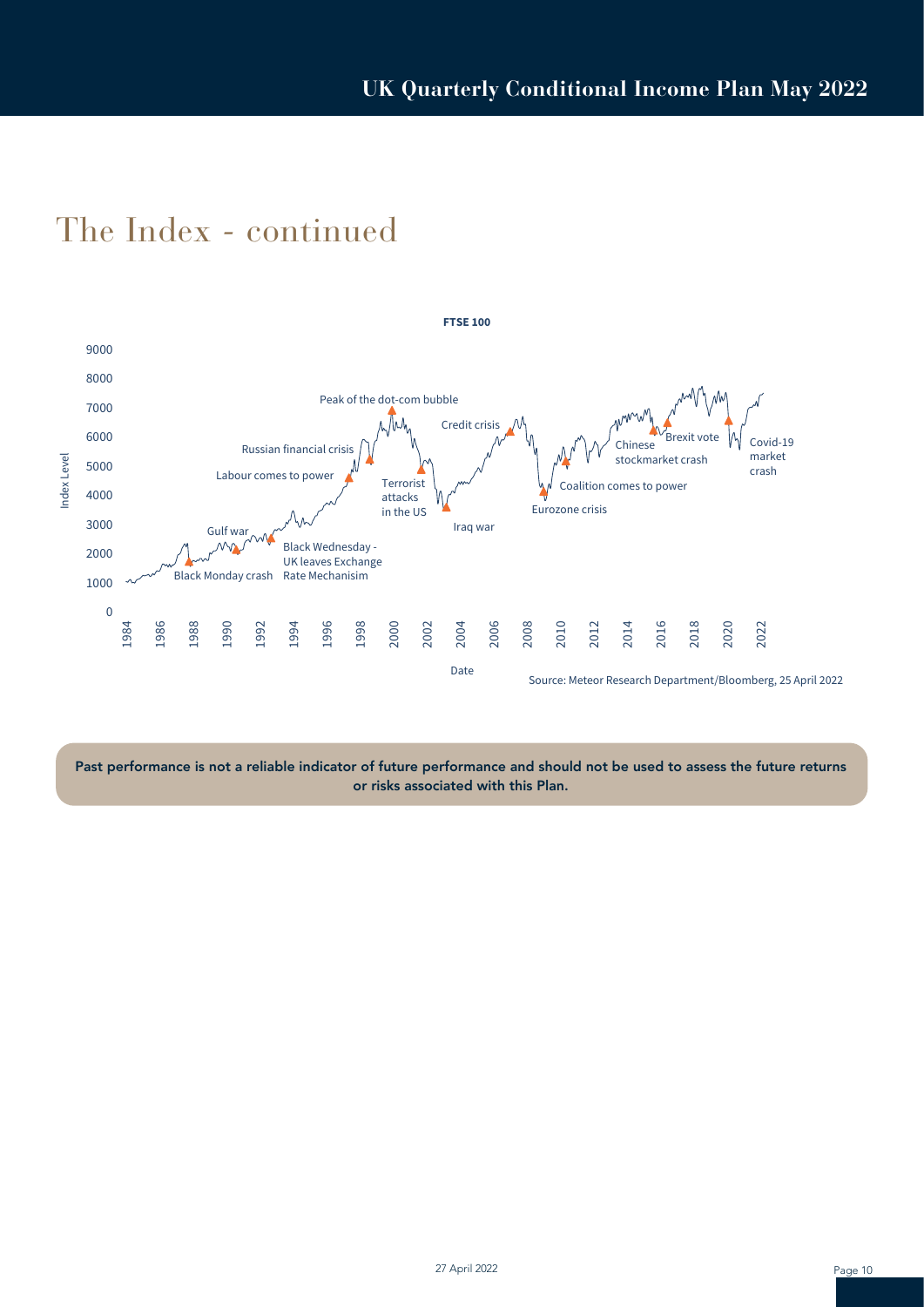### Selection of a counterparty

When selecting a counterparty one of the factors you may wish to take into account is its issuer credit ratings. These are the opinions of a range of credit rating agencies regarding the security of a counterparty.

A high rating from one or more of the credit rating agencies is not a guarantee that a counterparty will meet its obligation to pay the amount due from the securities.

Fitch, Moody's and Standard & Poor's are independent ratings agencies that research and grade the ability of financial and other institutions to make the payments due from the securities issued and/or guaranteed by them.

Each rating agency describes and names its ratings in a different way. By way of example, Standard & Poor's highest possible rating is AAA, followed by AA and A. These three ratings along with their BBB rating are generally regarded as investment grade (i.e., of higher quality).

All of these ratings, except the AAA rating, can also be modified by a plus or a minus to give a counterparty's relative status within the grade; for example, A+, A, A- for the A rating. Ratings from BB downwards are provided in respect of other securities.

A rating outlook assesses the potential direction of a credit rating view over the intermediate term.

The term considered varies between credit rating agencies; Fitch looks at a 12 to 24 month period, Standard & Poor's a 6 to 24 month period, while Moody's says its outlooks are 'over the medium term'. In determining a rating outlook, consideration is given to any changes in the economic and fundamental business conditions.

An outlook is not necessarily a precursor of a rating change or future credit watch action.

- Positive means that a rating may be raised.
- Negative means that a rating may be lowered.
- Stable means that a rating is not likely to change.
- Under review means a rating may be raised or lowered in the short term.

Please refer to your financial adviser if you have any queries regarding credit ratings.

### About Barclays Bank plc

Barclays Bank PLC, known as Barclays International, is the international and investment banking unit of Barclays PLC. The business encompasses Barclays' corporate and investment banking businesses, its Global Barclaycard division, and the Private Bank & Overseas business. It also includes Head Office and Treasury functions. Clients include corporates, consumers, wealthy individuals, institutions, and governments. The company conducts much of its business through London and

New York, the world's leading finance centers. In 2018, Barclays PLC ring-fenced its UK retail and smaller corporate banking division as Barclays Bank UK PLC, leaving Barclays Bank PLC to handle its larger corporate, wholesale, and international banking clients.

#### Source: Bloomberg, 1 December 2021

#### Relevant credit ratings and outlooks for Barclays Bank plc

| <b>Agency</b>     | Rating | Date rating effective | Outlook  | Date outlook effective |
|-------------------|--------|-----------------------|----------|------------------------|
| Fitch             | $A+$   | 12/10/2020            | Stable   | 21/07/2021             |
| Moody's           | Αí     | 29/01/2020            | Stable   | 29/01/2020             |
| Standard & Poor's | А      | 17/10/2017            | Positive | 24/06/2021             |

#### Source: Bloomberg, 12 April 2022

The credit rating of Barclays Bank plc is subject to change during both the offer period and the investment term. Any information on credit ratings of the Counterparty provided in this Brochure is correct at the time of publication. The credit ratings assigned to the Counterparty can change at any time without notice.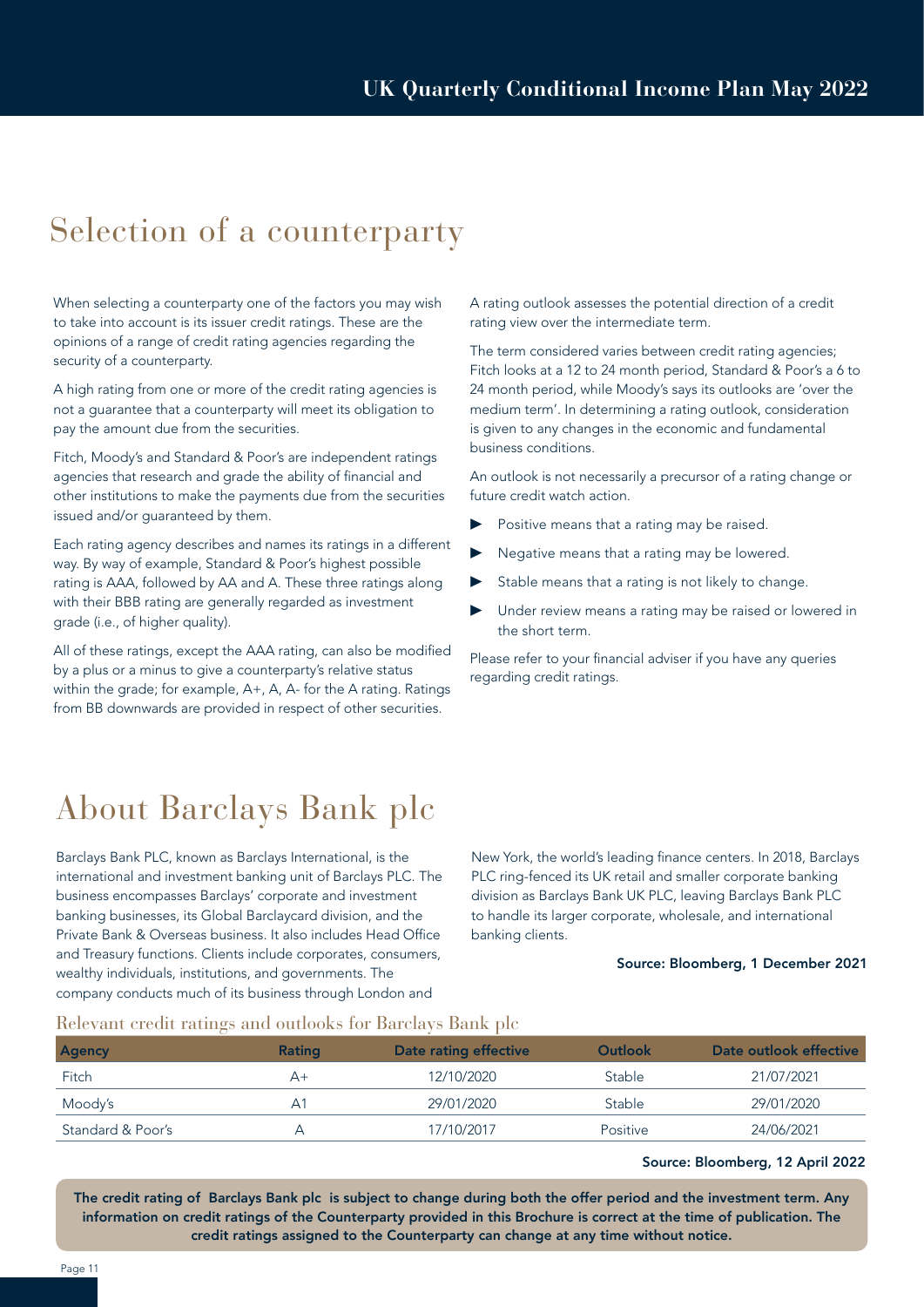### About MB Structured Investments

MB Structured Investments has been developed by a team of highly experienced structured investment product specialists. We aim to deliver a cogent, timely and consistent range of investment strategies suitable for a multitude of market conditions, client investment requirements and aspirations. In addition we offer a range of bespoke/tailored solutions for the IFA /Wealth management sector.

Our team of highly experienced investment professionals has over 50 years combined financial services experience partnering with our award winning Principal and Plan Manager, we strive to provide best of breed investment strategies, with first class service and aftercare.

MB Structured Investments (UK) Ltd, with Financial Services Register Number 928746, is an Appointed Representative of Meteor Asset Management Limited.

#### For more information, visit our website www.mbstructuredinvestments.com

### About Meteor

As one of the largest structured product providers in the UK, we have consistently provided investors with compelling opportunities to achieve their financial goals over the last decade. As well as offering a standard range of structured products to the wider public, we also offer a bespoke arrangement service to satisfy individual client needs.

The professional relationships cultivated by our team are vital to the Company's success and have positioned us at the forefront of both institutional and individual investors' minds for the research, sourcing and construction of effective investment strategies. Our solutions embrace all major currencies and asset classes, including equities, commodities, real estate and alternative asset classes.

To us, treating customers fairly is more than just an FCA Principle; it is part of the sound foundation on which the business is built. We don't just believe in building a business relationship, we believe in building your trust.

Our aim is to produce literature that is clear and enables customers to easily understand how our plans work. We are committed to maintaining this transparency throughout the term of all of our plans.

Meteor Asset Management Limited (MAM) will act as Plan Manager, and will outsource the administration and safekeeping of client assets to Meteor Investment Management Limited (MIM). MIM was established for the specific purposes of administering Meteor's own plans and those we administer on behalf of third parties and for the keeping of all client assets.

Both companies are authorised and regulated by the Financial Conduct Authority. Meteor Asset Management Limited: Financial Services Register Number - 459325. Meteor Investment Management: Financial Services Register Number - 496880.

We do not offer financial advice or guidance on tax issues. However, we believe that it is important to seek such advice before you invest, to ensure that you choose an investment or deposit that is suitable for you.

For more information, visit our website www.meteoram.com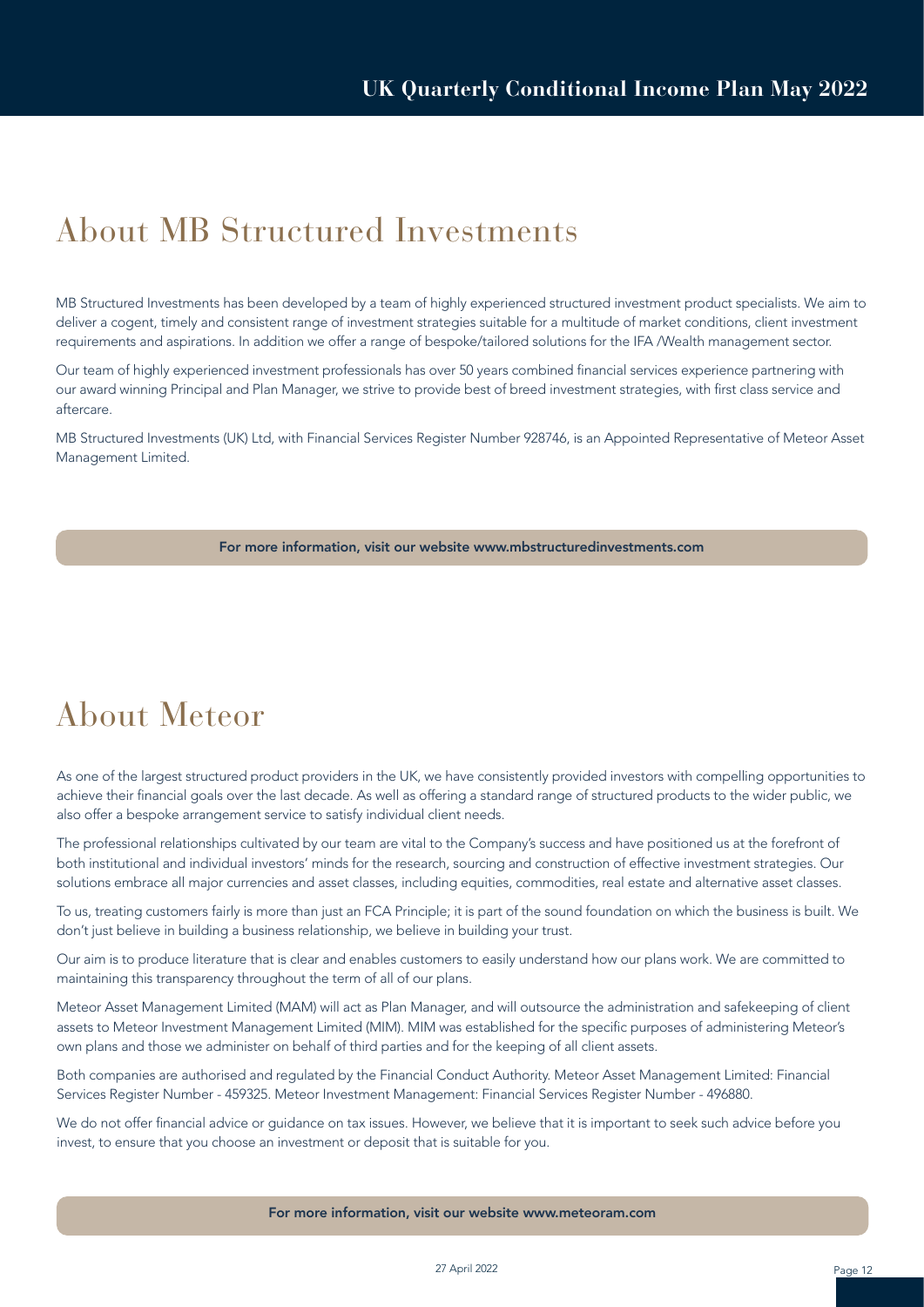### Anti-money laundering regulations

Your financial adviser has to verify your identity for the purpose of anti-money laundering regulations and will probably have asked you for documentary evidence in order to fulfil this requirement. We are able to accept the verification provided by your financial adviser but we reserve the right to request additional information and/or documentation to satisfy our own anti-money laundering procedures.

We will also carry out an electronic data check to verify your identity. The check will be carried out using a reliable and reputable electronic database agency. This is not a credit check and will leave a different 'footprint' on your electronic record to that left by a credit check.

It is also important for us to know how you have accumulated the money you want to invest, to comply with these regulations. If appropriate, we will ask you to indicate the source of funds on the application form.

### Taxation

The information contained in this Brochure is based on our understanding of rates of tax, current legislation, regulations and practice. Please note that these are likely to change in the future and that changes could be backdated.

This is a general guide only. The information relates solely to United Kingdom taxation and is expected to apply to you if you are a UK tax resident investor who is the beneficial owner of your investment in this Plan. The statements are not exhaustive and do not constitute tax advice.

It is important that you consult your tax adviser concerning possible taxation and other consequences of making an investment in the Plan.

Any gains made from the investment by SIPPs, SSASs and other pension arrangement will usually be free of tax.

If you invest within an ISA, the returns will be tax free.

The values of any tax reliefs will depend on your individual circumstances and they could change at any time and could also be backdated.

When you invest in this income based product individually, jointly or via a trust, the gross income payments will be subject to Income Tax. You will be responsible for ensuring that you declare the receipt of any such income to your tax office and for the payment of any Income Tax that is due. The rate of tax payable will depend on your own circumstances and tax rates and practice at that time.

Based on current rates, basic tax payers would pay 20% income tax, higher rate payers 40% and additional rate taxpayers 45%.

The taxation of any gains on investments in the Plan made by companies, partnerships or other businesses will depend on the tax position of the organisation.

#### Further information about tax in the UK is available from the HMRC website at www.hmrc.gov.uk.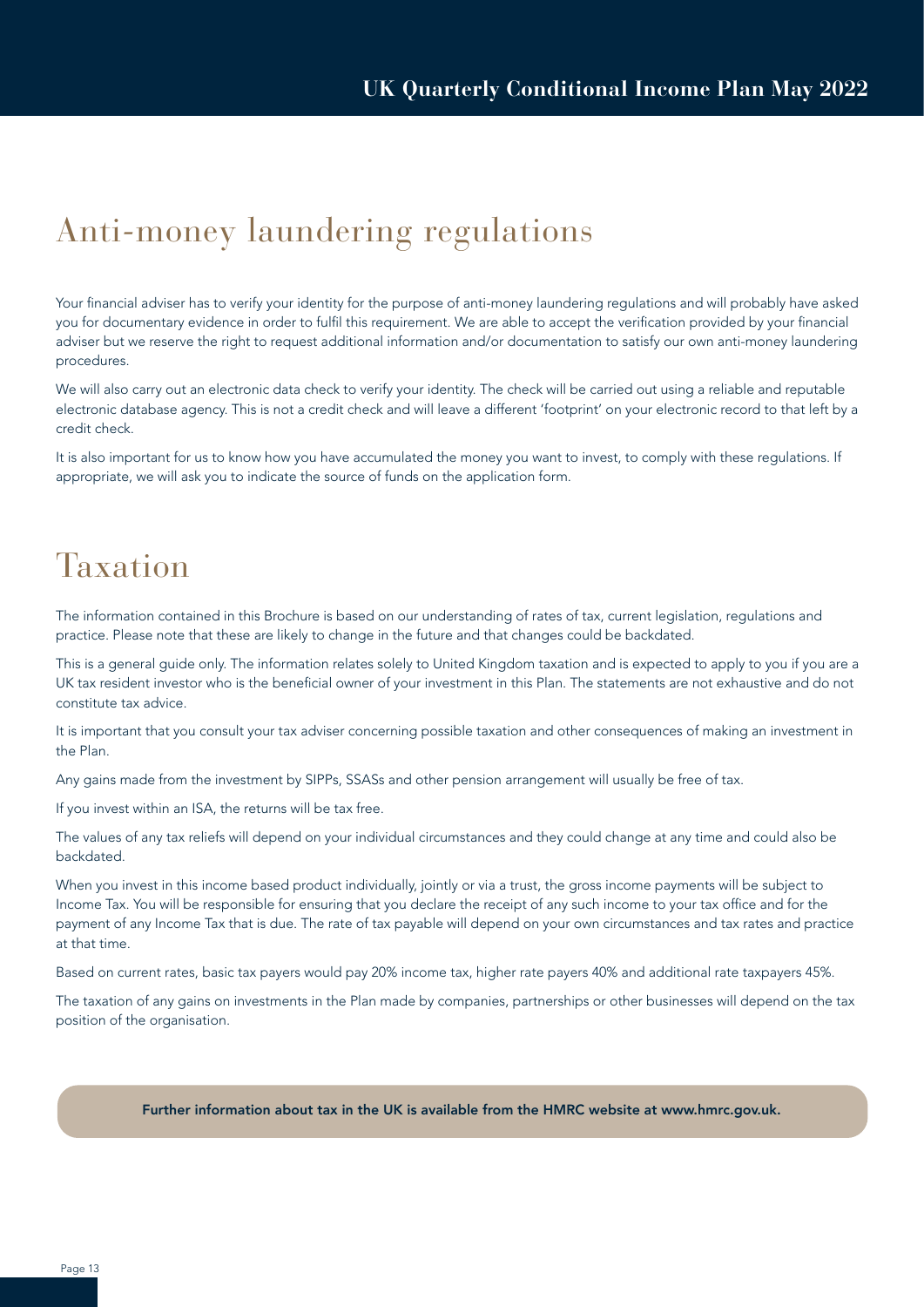### Keeping you informed

In an increasingly electronic age we know that most investors are happy to receive online communications. Equally, we understand that some people still prefer paper format, and we are happy to communicate with our investors in whichever format best suits their requirements.

Where you open an account online you will receive an initial acknowledgement and an initial transaction statement from us by post. Thereafter, for the rest of the Plan term we will send all regular communications to you by email. To enable us to do this, we will need an up to date personal email address. If you would like us to use someone else's email address to communicate with you, for example a spouse or other family member, we will need you to sign to that effect on the Application Form. This is so that we are sure that you can receive the information we will send you - and for this reason it's important that you let us know if you change email address.

We will provide you with a username and password when your account is set up and you can change the password after you first log in. If you complete a paper application you will still have the option of receiving future communications online, by ticking the appropriate box on the Application Form.

Alternatively, if you want us to send regular communications in the post we will do so and there will be an initial charge of 0.25% for this service.

#### After you've invested you will receive:

- ▶ An acknowledgement of your application, a summary of your investment and a notice of cancellation, within 5 Business Days;
- Details of your investment, shortly after the Start Date;
- Half yearly statements, as at 5 April and 5 October;
- Any other important information about your Plan;
- ▶ Notification of impending maturity.

If you have selected online communications, you will be able to access details of your investment at any time, by logging onto the client section of our website at www.mbstructuredinvestments.com using your individual username and password. This online access also allows you to:

- Read your regular valuation statements;
- Review all transactions:
- Check current values and historic valuations;
- Receive product alert notifications;
- Look up product literature;
- See details of previous plans.

If you want to change the way we communicate with you, we will need a letter signed by all account holders. Please note that there could be a charge of up to 0.25% of your original investment if you change to paper-based communications.

For more information visit our website at www.mbstructuredinvestments.com.

#### Use of Personal Information

We will collect and process information about you that you will give us by filling in forms, or by corresponding with us by phone, email or otherwise.

We hold and use this information because it is necessary to do so in order to establish, maintain and administer your investment with us, and pay you any benefits as they are due.

You have a number of rights under the data protection laws, full details of which can be found in the Terms and Conditions or on our website www.mbstructuredinvestments.com.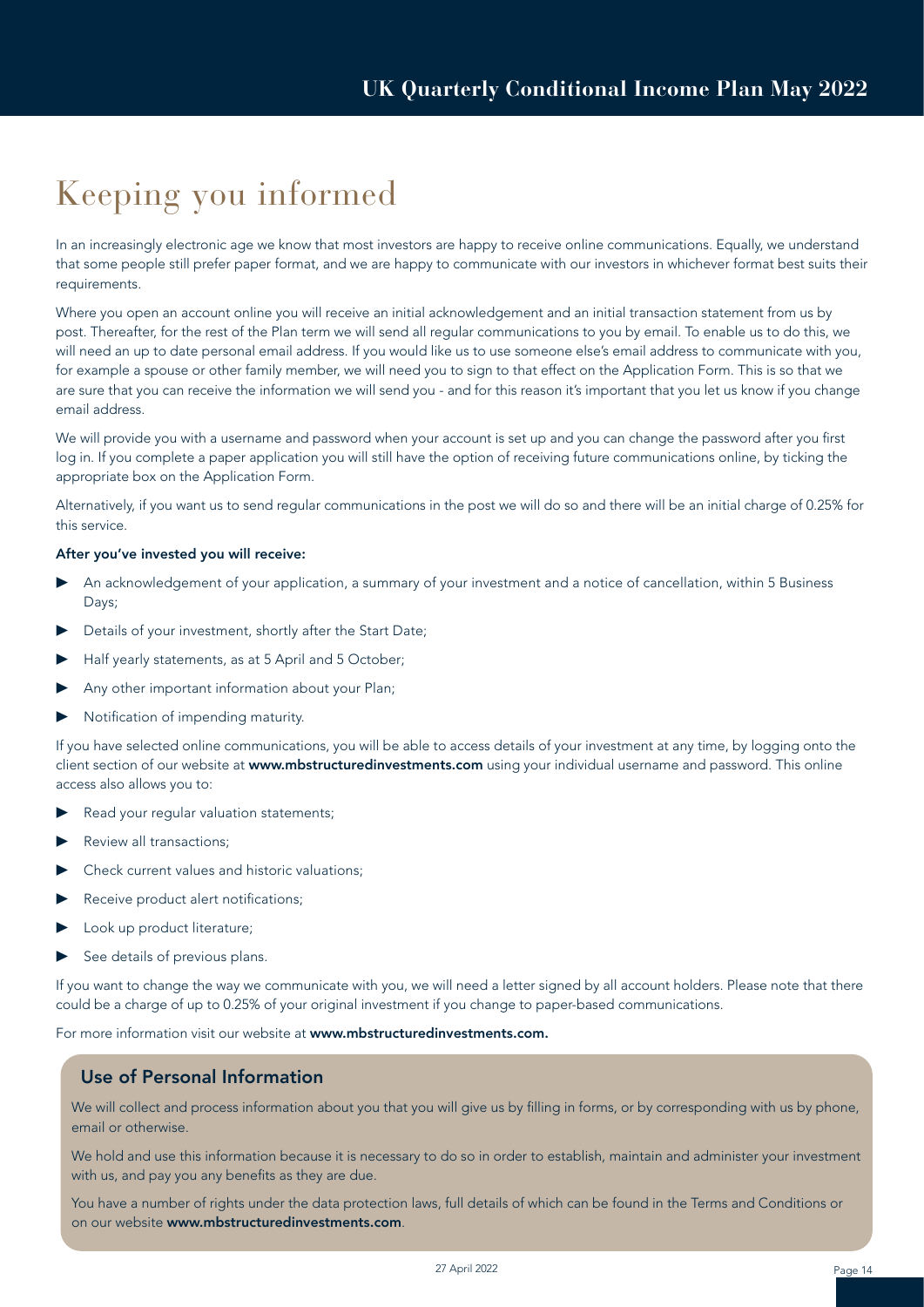### Administration charges

The following table sets out administration charges over the full term of the Plan. Where a percentage is indicated, this will be a percentage of the money you invest in the Plan.

#### There are no ongoing management charges.

Menu of charges

| <b>Initial</b>                                                        | Charge        | <b>VAT</b> | <b>Charge details</b>                        |
|-----------------------------------------------------------------------|---------------|------------|----------------------------------------------|
| Paper applications that request ongoing paper-based<br>correspondence | 0.25%         | n          | On purchase of the Plan, or later<br>request |
| Sale or transfer prior to maturity                                    |               |            |                                              |
| Encashment of Plan                                                    | £150          | y          | On encashment                                |
| ISA transfer to another ISA manager                                   | £150          | V          | On transfer                                  |
| <b>Other potential Services and Charges</b>                           |               |            |                                              |
| CHAPS payment (including after maturity)                              | £35           | y          | On payment                                   |
| Unpaid cheque                                                         | £40           | V          | On debit from our account                    |
| Copy of taped call                                                    | £40           | y          | On request only                              |
| Stamp duty reserve tax or other financial transaction tax             | As chargeable |            |                                              |
| Re-registration to new owner                                          | £40           | V          | On re-registration in our records            |

### Compensation Arrangements

If the Counterparty fails to meet its obligations to pay to us the amount due from the Securities and you lose the money you invest in the Plan, or any income payments to which you would otherwise have become entitled, you will not, for this reason alone, be entitled to compensation from the FSCS.

Meteor Asset Management Limited and Meteor Investment Management Limited are covered by the FSCS. Therefore, you may be entitled to compensation from the FSCS in the event that we are declared to be 'in default' and you have suffered a loss as a result of Meteor's actions or negligence. In this event, the compensation limit is currently £85,000 per person. If the level of your claim against us is greater than £85,000 you would not be covered for the excess.

We currently use a range of banks to hold Client Money. You may be eligible to make a claim if any of the banks we use, or may use in the future, becomes insolvent whilst holding your money, prior to the purchase of the Securities or pending payment to you of the amounts received at the maturity or earlier redemption of the Securities.

In this event, the compensation limit is currently £85,000 per person and this applies to all deposits you hold with the insolvent bank and any other member of its group. You would not be covered for any excess amount over the compensation limit.

Many banking groups use several brands, which means the total investments you hold within a group will count towards one compensation limit. You can look up details of banking and savings groups on the FCA website: https://www.bankofengland. co.uk/prudential-regulation/authorisations/financial-services-compensation-scheme

If you have any queries you may wish to contact the FSCS at: Financial Services Compensation Scheme P.O. Box 300 Mitcheldean GL17 1DY Telephone: 0800 678 1100

Note: The FSCS website suggests that its contact form is the quickest way to get in touch with them. The contact form can be located on the FSCS website at https://www.fscs.org.uk/contact-us/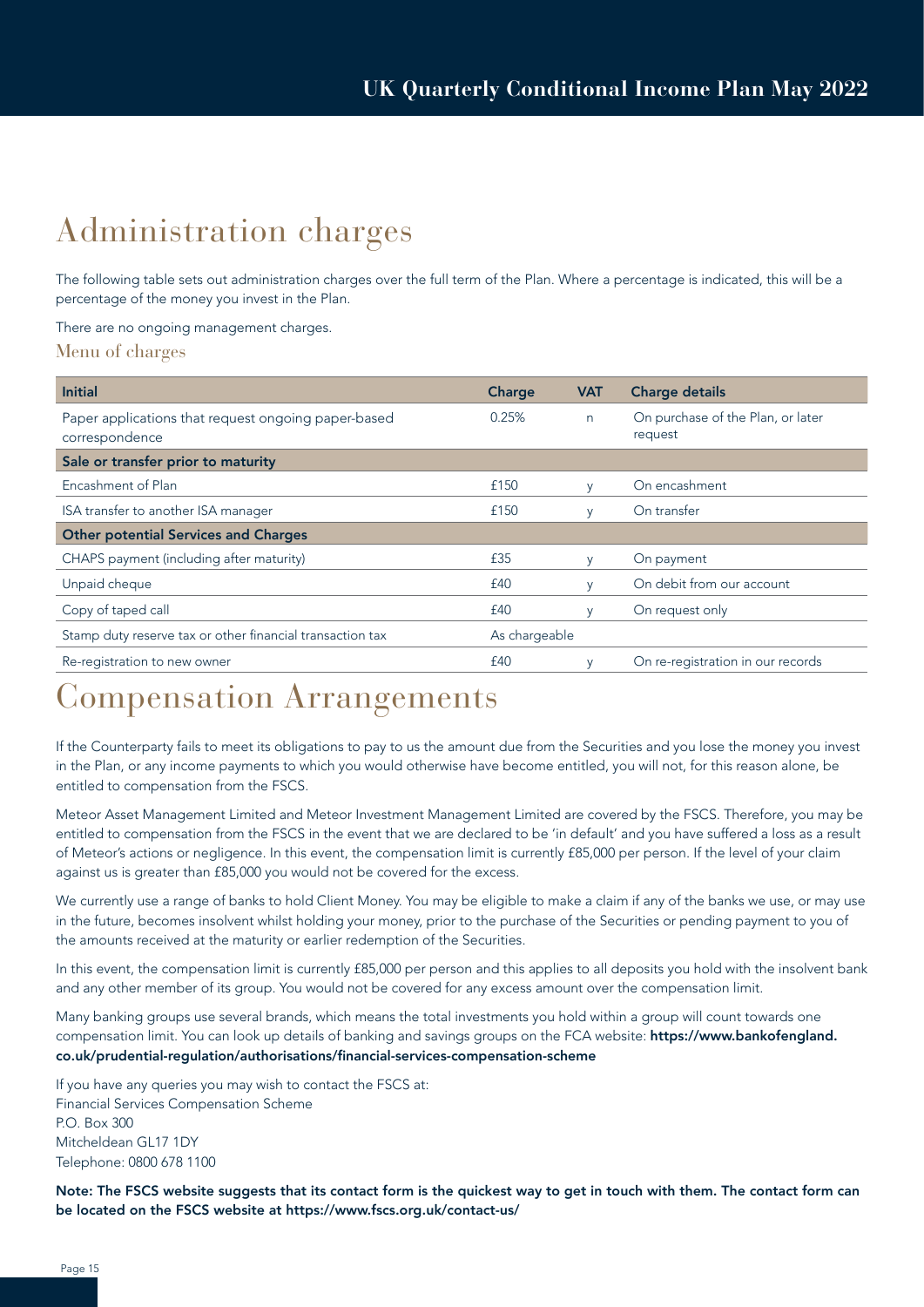### Risks

#### Cancellation risks

- If you change your mind about investing after the Securities have been purchased, you will only get back the value of the Securities when they are sold, which will be less than your original investment.
- If we pay an adviser charge to your financial adviser on your behalf and you subsequently change your mind about investing, you will be responsible for obtaining any refund which may be due to you from your adviser.

#### Concentration risk

The Plan should only be considered as part of your overall investment portfolio. You should only put a portion of the money you have available for investment into any one product or plan, to avoid over exposure to a counterparty or plan type.

#### Inflation risk

Any inflation will reduce the real value of your investment over time.

#### Investment risks

- Should the Index increase by more than the returns provided by the Plan, you would not receive the benefit of any additional income payments above that provided by the Plan.
- ▶ If the Plan is oversubscribed, the purchase might not be completed for you. As we near capacity we will flag this on our website at www.mbstructuredinvestments.com.
- The value of the Securities that back your Plan may vary significantly throughout the life of the investment. Whether you decide to sell a Security at its prevailing value during its life, or whether you wait until maturity, you could receive back significantly less than you invested.
- ▶ The value of the Securities that back your Plan will be initially impacted by any charges or costs that were built into it. Subsequently, factors such as, but not limited

to, movements in interest rates, the performance of the Index, and the creditworthiness of the Counterparty will all affect the price of a security.

- The Opening Level of the Index applies on the Start Date of the Plan and not the date on which you apply for the Securities. The level may vary significantly between these dates.
- When the Plan matures you might not be able to reinvest the proceeds to achieve the same, or similar, level of income.

#### ISA transfer risks

- ▶ If you wish to transfer an existing ISA this must be done in cash, which means your existing ISA manager will sell your investment. Your existing ISA manager may also charge you an exit or transfer fee.
- You could lose some interest if you transfer a cash ISA and decide not to wait for the expiry of any notice period.
- ▶ If you transfer a stocks and shares ISA there is the potential for loss of investment growth if markets should rise while your transfer remains pending.
- We have a deadline for receipt of ISA transfer applications, to allow time for us to receive the proceeds from your existing ISA Manager. However, if they do not send us the funds you have requested before the Start Date we will not be able to purchase the Securities on your behalf.
- If you have elected to pay an adviser charge and have asked us to pay that fee to your adviser on your behalf, this could reduce the amount invested with the tax advantages of an ISA.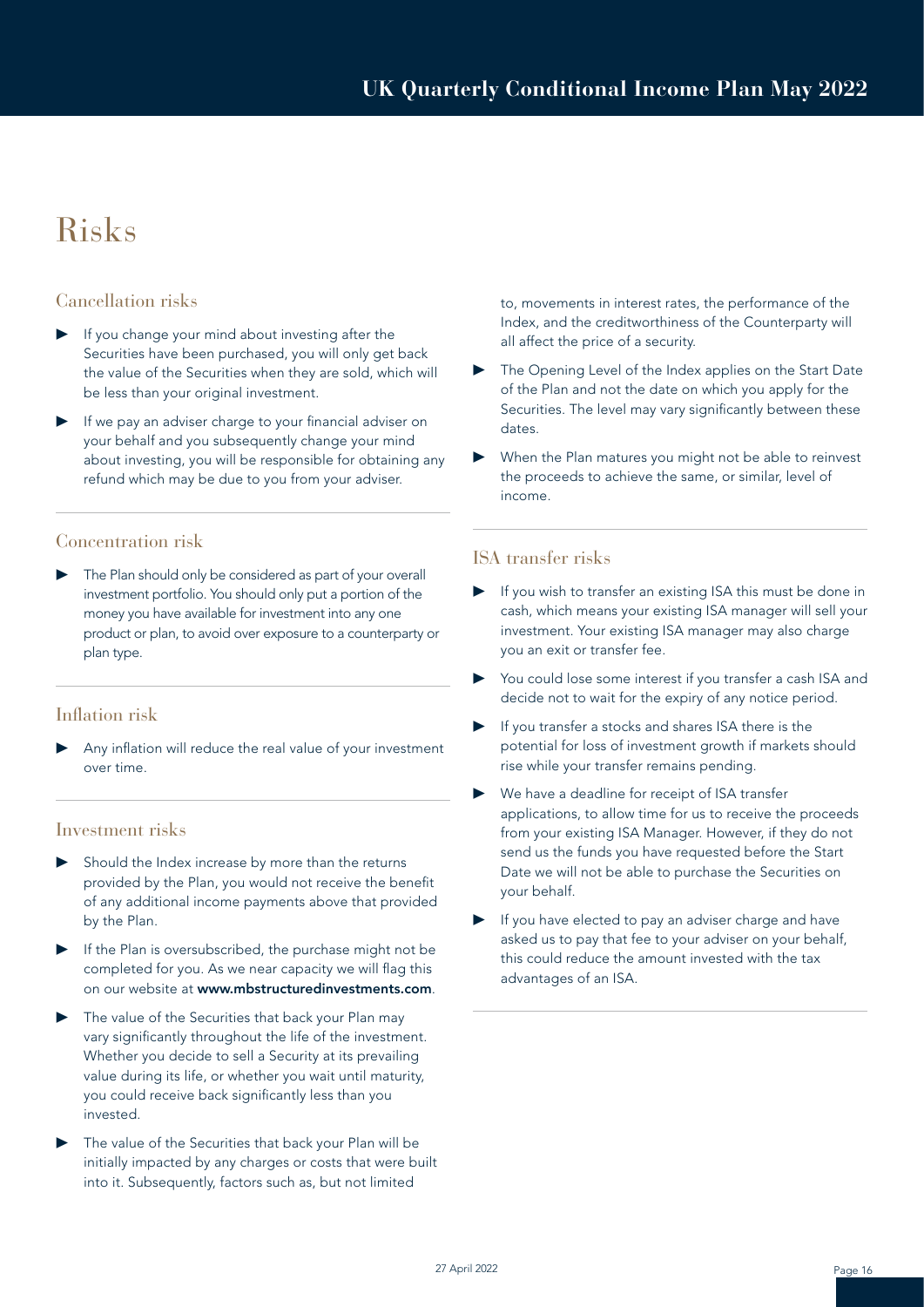### Risks - continued

#### Liquidity risks

- You should have other savings that you can access immediately to meet any emergency cash needs.
- The terms of the investment may permit the Counterparty to delay, reduce or withhold payments. These provisions are not intended to circumvent what is legally due to you but are intended to cover unforeseen events which affect your return from the Plan, for example, a suspension or delay in receiving prices.
- The Calculation Agent intends to make a market in the Securities on a regular basis under normal market conditions, but the Issuer does not commit, and is under no obligation, to make any market in the Securities.

#### Market risk

- External factors could affect national economies, regions or an asset class and cause a fall in value of the Securities held in your account or in extreme cases, the collapse of the Counterparty. Please see page 6 for further information on factors that could influence the returns payable under the Plan.
- In the event that a Business Disruption, Market Disruption or Adjustment Event occurs (see page 9), the Securities may be subject to such changes as are agreed between the Counterparty and Meteor or terminated by the Counterparty, and in either such case the income payments applicable to such Security may be varied by the Counterparty, in its commercially reasonable discretion.

#### Pricing risk

The Calculation Agent may not be able to quote regular prices making it difficult to value your investment and delaying any early encashment request you may make.

#### Product risk

The design of the Plan could produce a return that is lower than a direct investment in the Index or may produce no income at all.

#### Tax risks

- ▶ Before investing in this Plan you should conduct independent investigation and analysis regarding the tax treatment of the investment to evaluate the merits and risks of the Plan.
- ▶ Tax risks include, without limitation, a change in any applicable law, treaty, rule or regulation or the interpretation thereof by any relevant authority which may adversely affect payments in respect of the investment.
- The values of any tax reliefs will depend on your individual circumstances and could change at any time and those changes could be backdated.
- You should note that the levels and bases of taxation would change in the future and these changes may be backdated.
- You should carefully review and consider the investment in light of your personal circumstances and also consider whether you should consult your own tax adviser.
- ▶ Re-registration of this investment to a new holder may alter the tax implications indicated on page 13.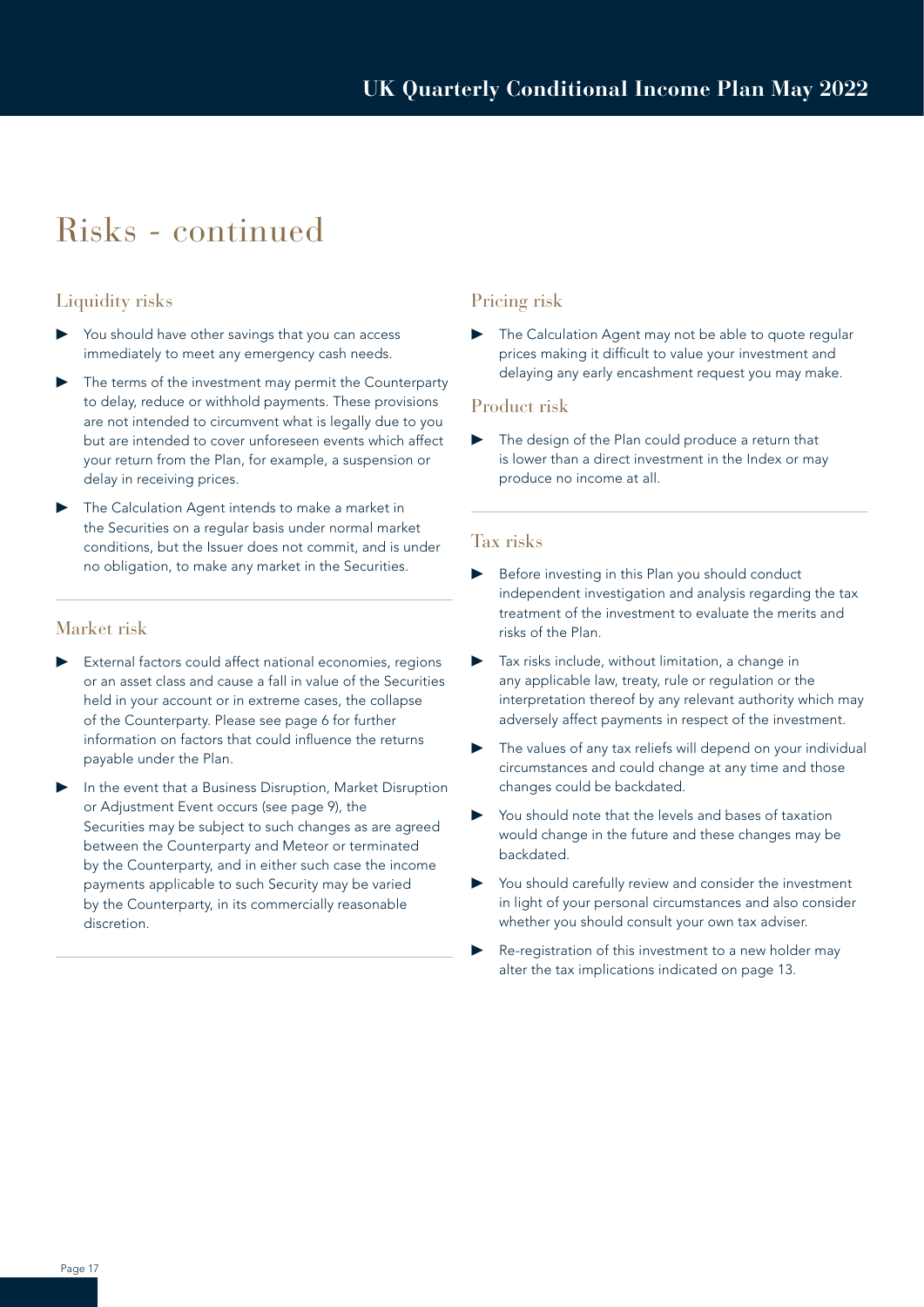### Frequently asked questions

#### What is my commitment?

To understand the potential benefits and risks associated with this Plan.

#### Should I see a financial adviser?

We believe that it is important that you make sure that the Plan is right for you. We do not provide financial advice and recommend that you take advice from a financial adviser before deciding whether to invest in this particular Plan. You should also speak to a specialist tax adviser if you require advice on tax.

#### How can I access information on my online Account?

You can access details of your investment, including transaction details and valuation, by logging on to the client section of our website at www. mbstructuredinvestments.com using your individual username and password, which we will provide once your Account is set up.

#### Can I change my mind about investing?

Yes, you can. When we acknowledge your application we will send you a 'Notice of Your Right to Change your Mind'. You have 14 days from the day you receive this to send it back to us. However, if we receive your request to cancel your investment after the Securities have been purchased, you will get back less than you invested. If we pay an adviser charge to your financial adviser on your behalf and you subsequently change your mind about investing, you will be responsible for obtaining any refund which may be due to you from your adviser.

#### What happens if a plan is oversubscribed or does not proceed?

If your money cannot be invested into the Plan for either of these reasons, we will notify you of this and ask for your instructions.

#### Can I encash/transfer a plan before maturity?

▶ In normal market conditions you can, although when your Securities are sold the price is likely to be less than the price you initially paid. You will also be charged an administration fee for early encashment or a transfer fee.

#### What should I do if I have a complaint?

- ▶ In the event you wish to complain at any time about this Plan, or the service you have received, you may do so by contacting the Compliance Officer, Meteor Asset Management Limited, 55 King William Street, London, EC4R 9AD or by telephoning 020 7904 1010.
- We will keep you informed during the investigation process and will notify you of our conclusions and explain how these have been reached.
- If you are not satisfied with the way we have dealt with your complaint you can complain, free of charge, to the Financial Ombudsman Service at: Exchange Tower, London, E14 9SR Telephone: 0800 023 4567 Website: www.financial-ombudsman.org.uk Making a complaint does not prejudice your right to take legal action.
- Full details of our complaint procedure are available upon request.
- We would draw your attention to the fact that the value of investments can shift unpredictably, and can fall as well as rise and that such a fall is not, in itself, usually a valid reason for complaint.

#### How are adviser charges managed?

If you ask us, we will pay any adviser charge due to your adviser.

This will be paid by deducting the amount you have agreed with your adviser from the amount you have sent us for investment. You should note that this will reduce your investment amount.

We will confirm to you the amount of the charge you have asked us to deal with. You may amend or cancel this instruction in writing.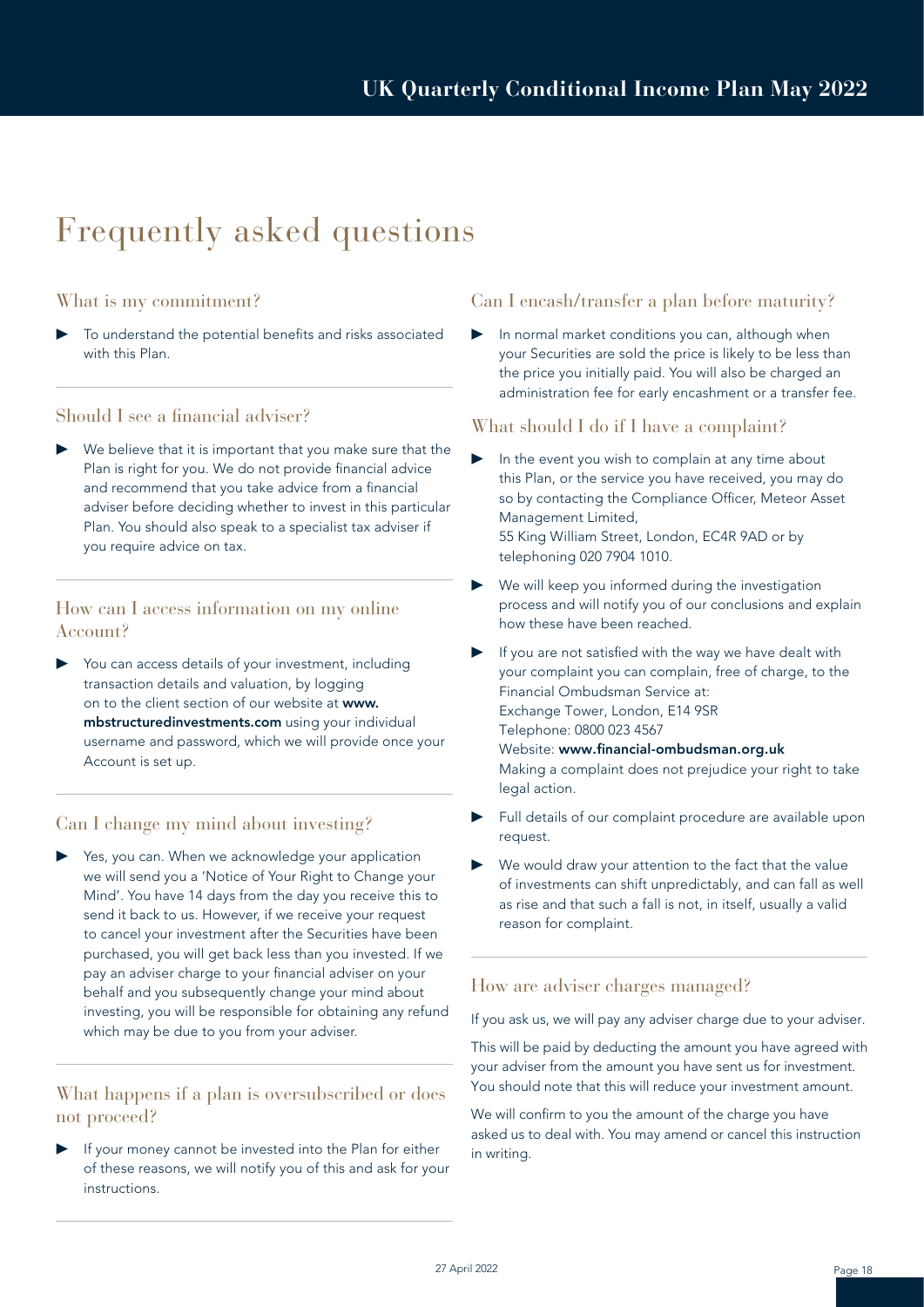### Frequently asked questions - continued

#### What happens to my money:

#### Before the Plan Manager purchases the Securities for my Plan?

- ▶ Cleared funds received during the offer period will be held until the purchase date in the client account of Meteor Investment Management Limited and your money never forms part of our assets. No interest will be accrued to the Start Date of the Plan.
- Any adviser charge you have asked us to pay to your adviser, will be deducted from the money you have paid to us once it has cleared and paid to your adviser.

#### After the Plan Manager has purchased the Securities?

- The money that you invest will be used to buy the Securities that are designed to provide the capital and income payments explained in this Brochure.
- The terms of the Securities are fixed at outset so there is no ongoing investment management.
- The Securities will be held in the name of 'Meteor Nominees Limited' and will be held by our Custodian, which is currently BNP Paribas Securities Services. You will remain the beneficial owner of the Securities purchased on your behalf.

#### When the Securities have matured?

- Once we receive your maturity proceeds from the Counterparty we will credit the funds into your Account. This will be held as Client Money and no interest will be paid on this amount.
- The maturity value will be available within 15 Business Days of a Measurement Date in the event of an early maturity, or on the Maturity Date, if the Plan runs for the full term.
- However, we will not make any payment until we have received your written instruction and will therefore continue to hold your money until you advise us whether you wish to take the cash value or reinvest.

#### What happens to my ISA transfer if a plan is oversubscribed or does not proceed?

For ISA transfers, we will endeavour to return the cash to your previous ISA Manager. Alternatively, we will await your written instruction to either invest in a different Meteor plan or transfer to another ISA Manager, if possible.

#### What happens when the Plan matures?

- ▶ About three weeks before maturity we will write to you via your adviser to provide full details of the position so that your adviser can discuss this with you.
- ▶ We will also alert you to an impending maturity.
- ▶ If you do not have an adviser we will provide the information directly to you.

#### What happens to the Plan if I die?

- We will require a death certificate and any supporting documentation so that we can administer your investments, in accordance with instruction by your personal representatives. We will provide a valuation as at the date of death and will outline the options available, which will include re-registering the Plan to a new owner so that it can be held until maturity.
- ▶ Where a plan is held jointly by two or more holders, the investment will be the joint property of all the holders and, following proof of death of the relevant holder, all instructions must be authorised by all the remaining joint holders.
- If your Plan is an ISA and you die leaving a surviving spouse or civil partner, they may be able to make a subscription to an ISA based on the value of your ISA at the date of your death. Such a subscription would not count towards the ISA subscription limit in the year that it is paid. The facility is subject to certain eligibility criteria and any subscription must be made within certain time limits. In the event of this circumstance, we will write to your personal representatives with full details of the eligibility criteria, how much can be subscribed, how the subscription can be made and any time limits that apply.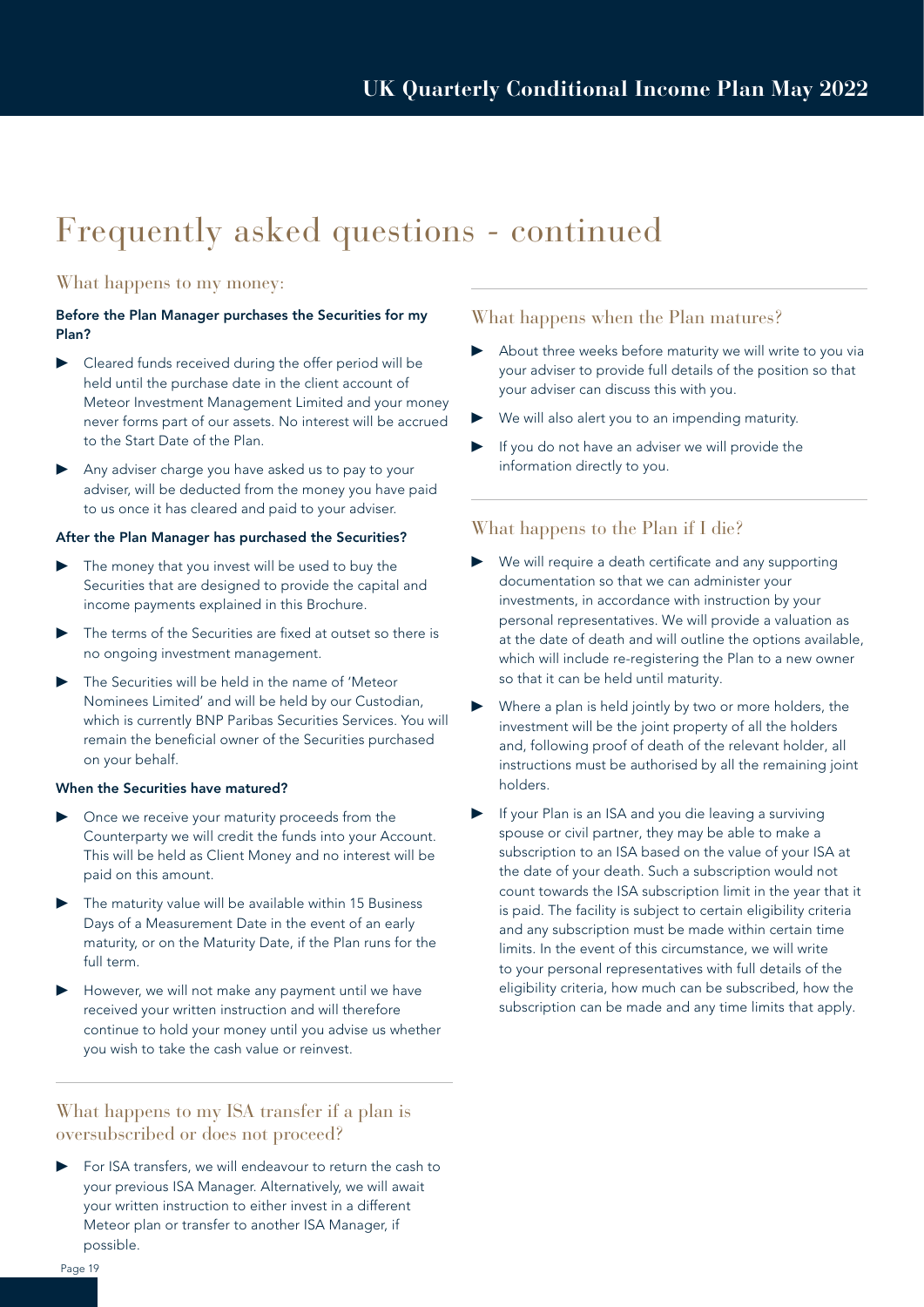### Investing

- ▶ Before you decide to invest it is important that you understand the nature of the investment.
- Before investing please ensure you have read the Base Prospectus which can be found in the Document Centre on our website at www.meteoram.com.
- The minimum you can invest is £5,000.
- You can apply online or by completing and submitting a paper based Application Form.
- Please complete the Application Form fully, as we need all relevant information to proceed with your investment. We will retain the information you provide to set up and administer your investment and will do so in accordance with the strict requirements of data protection legislation.
- If you are a SSAS, trust, charity or other legal entity, please add your Legal Entity Identifier.
- ▶ Please take care to complete the Adviser Charging section of your application form, as this will be the basis of any payment we make to your adviser on your behalf.
- ISA transfer applications must be received by us by the 'ISA transfer application' date to allow us sufficient time to instruct the current ISA Manager and for them to complete the transfer of funds to us.

#### **Payment**

- Please send funds via electronic bank transfer. If your bank is operating Confirmation of Payee, it should confirm that you are paying 'Meteor Investment Management Limited'. The details you require are: Meteor Investment Management Limited Client Account HSBC Bank plc - Queen Victoria Street Branch Sort Code: 40-05-30 Account Number: 13692752 IBAN: GB21MIDL40053013692752
- Alternatively, cheques can be made payable to 'Meteor Investment Management Limited Client Account'. We highly recommend against this option as cheques increase the risk of delays and failures in your application.
- ▶ Application forms accompanied with a cheque must be received by the 'Application with cheques' date, to allow sufficient time for the cheque to clear.
- Your completed Application Form and cheque should be sent to your financial adviser or directly to us at 55 King William Street, London, EC4R 9AD.

We do not offer financial advice or guidance on tax issues. However, we believe that it is important to seek such advice before you invest, to ensure that you choose an investment that is right for you.

#### This Plan may be held:

#### By individuals

As an individual, jointly, or on behalf of a child under the age of 18.

#### By pension arrangements

The trustees, subject to the terms of your scheme, can hold plans as a permitted investment within any type of pension arrangement, including a SIPP and a SSAS.

#### By trustees/companies/partnerships

Subject to relevant articles of association permitting such an investment.

#### As Individual Savings Accounts (ISAs) and ISA transfers

Individual Savings Accounts (ISAs) were launched in the UK in 1999 to encourage people to save. They allow you to save and invest without paying any tax on returns you make from your investment in the Plan. Because of the tax advantages there is a limit on the amount that you can subscribe to ISAs in any one tax year. The subscription limit for the 2022/23 tax year is £20,000.

There are four types of ISA - a cash ISA, a stocks and shares ISA, an Innovative Finance ISA and a Lifetime ISA. In a tax year you may invest in any type of ISA, or a combination, as long as the overall subscription limit for the year is not exceeded. However, you may not subscribe to more than one of each type of ISA in the same tax year.

You are also able to invest in an ISA by transferring the value of an existing ISA or ISAs to a new ISA manager. The ISA which receives the transfer does not have to be the same type of ISA as the transferring ISA. The minimum value for ISA transfers to this Plan is £5,000, with no maximum limit.

It is possible for the spouse or civil partner of a person who has died whilst holding an investment in an ISA or ISAs to make additional ISA subscriptions over the annual subscription limit. Please refer to "What happens to the Plan if I die?" on page 19 for further details.

#### The Plan is available to residents of the United Kingdom only.

If you become a resident of the United States, please inform us.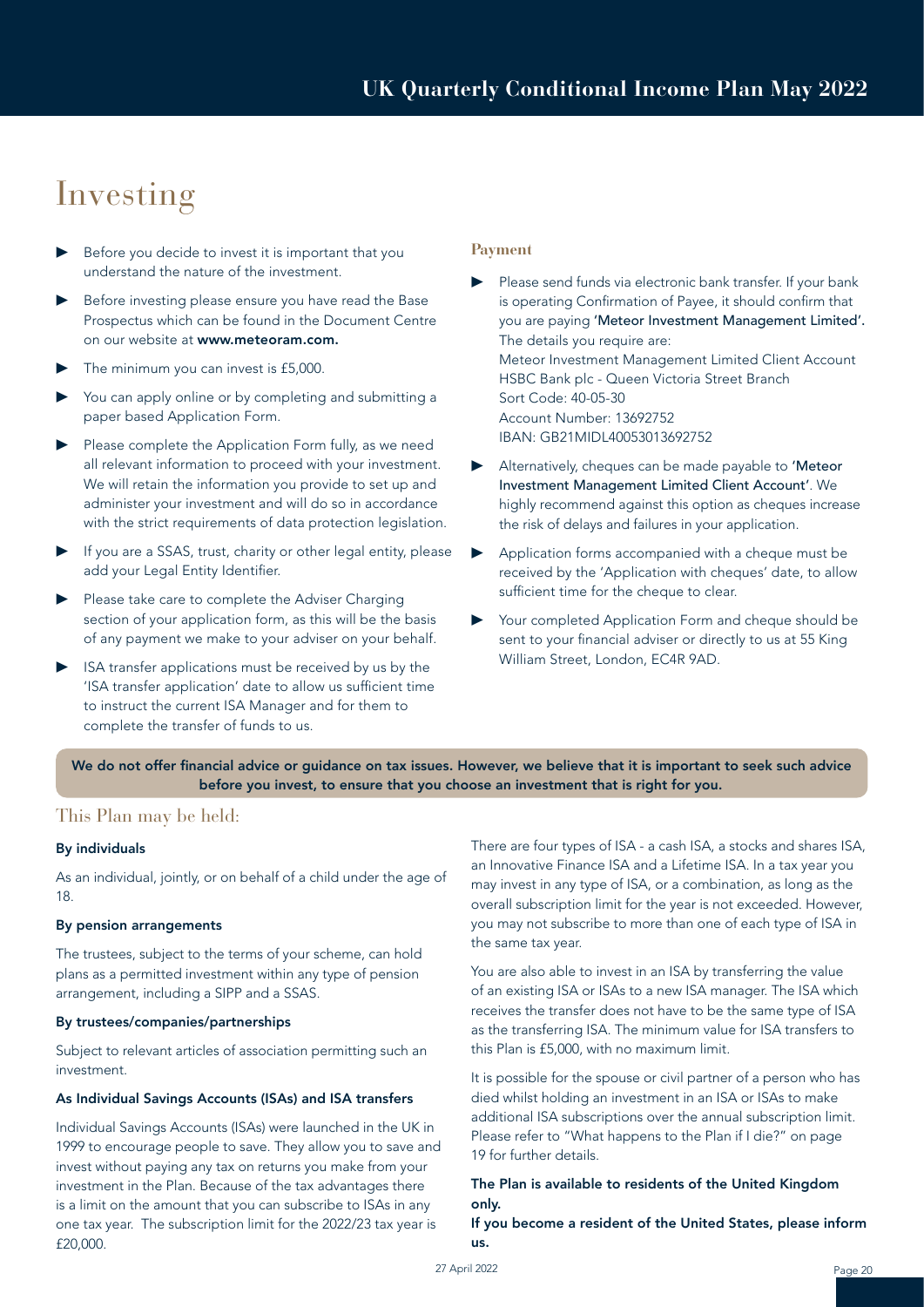### Glossary

Annual Measurement Dates - 31 May 2023, 31 May 2024, 2 June 2025, 1 June 2026 and 1 June 2027.

Application Form – the form that you must complete, for a Direct Investment, stocks and shares ISA or an investment by a pension fund, company or charity to be opened.

Base Prospectus – Notes issued under Barclays Bank PLC Global Structured Securities Programme Base Prospectus 2 dated 25 August 2021, as supplemented from time to time.

Brochure – this document.

Business Day – any day other than a Saturday, Sunday, bank holiday or other UK public holiday.

Calculation Agent of the Securities – Barclays Bank plc.

Client Account – all client bank accounts are designated as such in the account name with the words 'client account', in order to distinguish those accounts from any of Meteor Investment Management's own bank accounts held with the same credit institution.

Client Money – means money that we hold for you in the course of carrying on designated investment business.

Closing Level – the official closing level of the Index.

Counterparty – Barclays Bank plc.

Direct Investment – an investment in the Plan not qualifying as a stocks and shares ISA.

Final Level – the Closing Level of the Index on 31 May 2028.

Final Measurement Date - 31 May 2028.

Financial Conduct Authority – the FCA.

Financial Services Compensation Scheme – the FSCS.

Financial Services Register – a public record of all the firms and individuals regulated by the FCA.

HMRC – Her Majesty's Revenue and Customs.

Issuer – Barclays Bank plc.

Key Information Document (KID) – prepared by the Issuer of the Securities.

Maturity Date – 21 June 2028

Meteor Capital Group Limited – the parent company of Meteor Asset Management Limited and Meteor Investment Management Limited.

Nominees – Meteor Nominees Limited, a totally owned nontrading subsidiary of Meteor Investment Management Limited.

Opening Level – the Closing Level of the Index on the Start Date of the Plan.

Plan – the stocks and shares ISA or Direct Investment. as described in the Brochure and made up of Securities (investments) and cash that the Plan Manager handles on your behalf.

Plan Administrator - Meteor Investment Management Limited. Meteor Investment Management Limited is authorised and regulated by the FCA and must follow the FCA rules as amended from time to time ('the Rules'). If there are any differences between the Rules and the Terms and Conditions, the Rules will apply.

Plan Manager – Meteor Asset Management Limited. Meteor Asset Management Limited is authorised and regulated by the FCA and must follow its rules as amended from time to time ("the Rules"). If there are any differences between the Rules and the Terms and Conditions, the Rules will apply.

Plan Objective - the objective of securing the return described in this Brochure.

Quarterly Measurement Dates - The performance of the Index will be measured quarterly on the last day of August, November, February and May each year. If the Quarterly Measurement Date falls on a non-Business Day, the performance of the Index will be measured on the next Business Day. The first Quarterly Measurement Date will be on 31 August 2022, three months after the Start Date.

Rules – the rules of the FCA as amended from time to time.

Securities – the underlying qualifying investments of the Plan, arranged to provide the investment and capital returns set out in this Brochure.

SIPP – Self-Invested Personal Pension.

SSAS – Small Self-Administered Scheme.

Start Date – 31 May 2022.

Subscription – the total amount(s) you pay to the Plan Manager, including any amount you have asked the Plan Manager to pay to meet any adviser charges outlined in Condition 8b.

Summary Risk Indicator - a measure of the risk in the Plan.

we, us, our – Meteor Asset Management Limited or any other company within the Meteor group to which Meteor Asset Management Limited's rights and obligations under these terms are transferred from time to time.

you, your – the Plan holder(s) named on the Application Form.